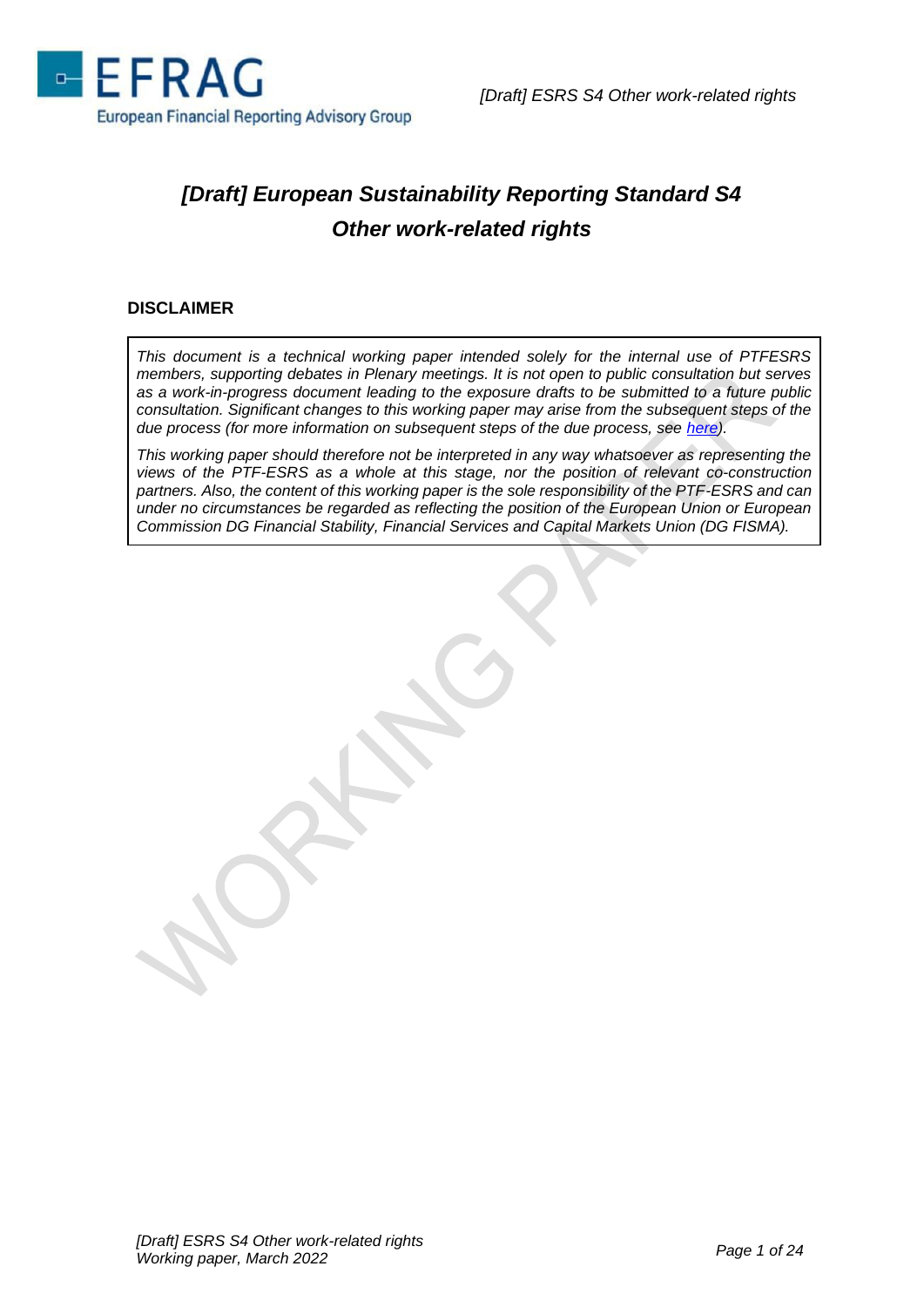# **Table of contents**

| <b>OBJECTIVE</b>                                                                          | 3         |
|-------------------------------------------------------------------------------------------|-----------|
| <b>INTERACTIONS WITH OTHER ESRS</b>                                                       | <u>3</u>  |
| <b>DISCLOSURE REQUIREMENTS</b>                                                            | 3         |
| [DISCLOSURE REQUIREMENT 1] GRIEVANCES AND COMPLAINTS RELATED TO OTHER WORK-RELATED RIGHTS | 3         |
| [DISCLOSURE REQUIREMENT 2] COLLECTIVE BARGAINING COVERAGE                                 | 4         |
| [DISCLOSURE REQUIREMENT 3] WORK STOPPAGES                                                 | 4         |
| [DISCLOSURE REQUIREMENT 4] SOCIAL DIALOGUE                                                | 5         |
| [DISCLOSURE REQUIREMENT 5] FORCED LABOUR AND HUMAN TRAFFICKING                            | 5         |
| [DISCLOSURE REQUIREMENT 6] CHILD LABOUR                                                   | 6         |
| [DISCLOSURE REQUIREMENT 7] PRIVACY AT WORK                                                | 6         |
| [DISCLOSURE REQUIREMENT 8] VIOLATIONS OF WORKERS' OTHER WORK-RELATED RIGHTS               | 6         |
| <b>APPENDIX A: DEFINED TERMS</b>                                                          | 7         |
| <b>APPENDIX B: APPLICATION GUIDANCE</b>                                                   | 11        |
| [DISCLOSURE REQUIREMENT 1] GRIEVANCES AND COMPLAINTS RELATED TO OTHER WORK-RELATED RIGHTS | 11        |
| [DISCLOSURE REQUIREMENT 2] COLLECTIVE BARGAINING COVERAGE                                 | 11        |
| [DISCLOSURE REQUIREMENT 3] WORK STOPPAGES                                                 | 11        |
| <b>[DISCLOSURE REQUIREMENT 4] SOCIAL DIALOGUE</b>                                         | 12        |
| [DISCLOSURE REQUIREMENT 5] FORCED LABOUR AND HUMAN TRAFFICKING                            | 12        |
| [DISCLOSURE REQUIREMENT 6] CHILD LABOUR                                                   | 12        |
| [DISCLOSURE REQUIREMENT 7] PRIVACY AT WORK                                                | 13        |
| [DISCLOSURE REQUIREMENT 8] VIOLATIONS OF WORKERS' OTHER WORK-RELATED RIGHTS               | 14        |
| <b>BASIS FOR CONCLUSIONS</b>                                                              | <b>15</b> |
|                                                                                           |           |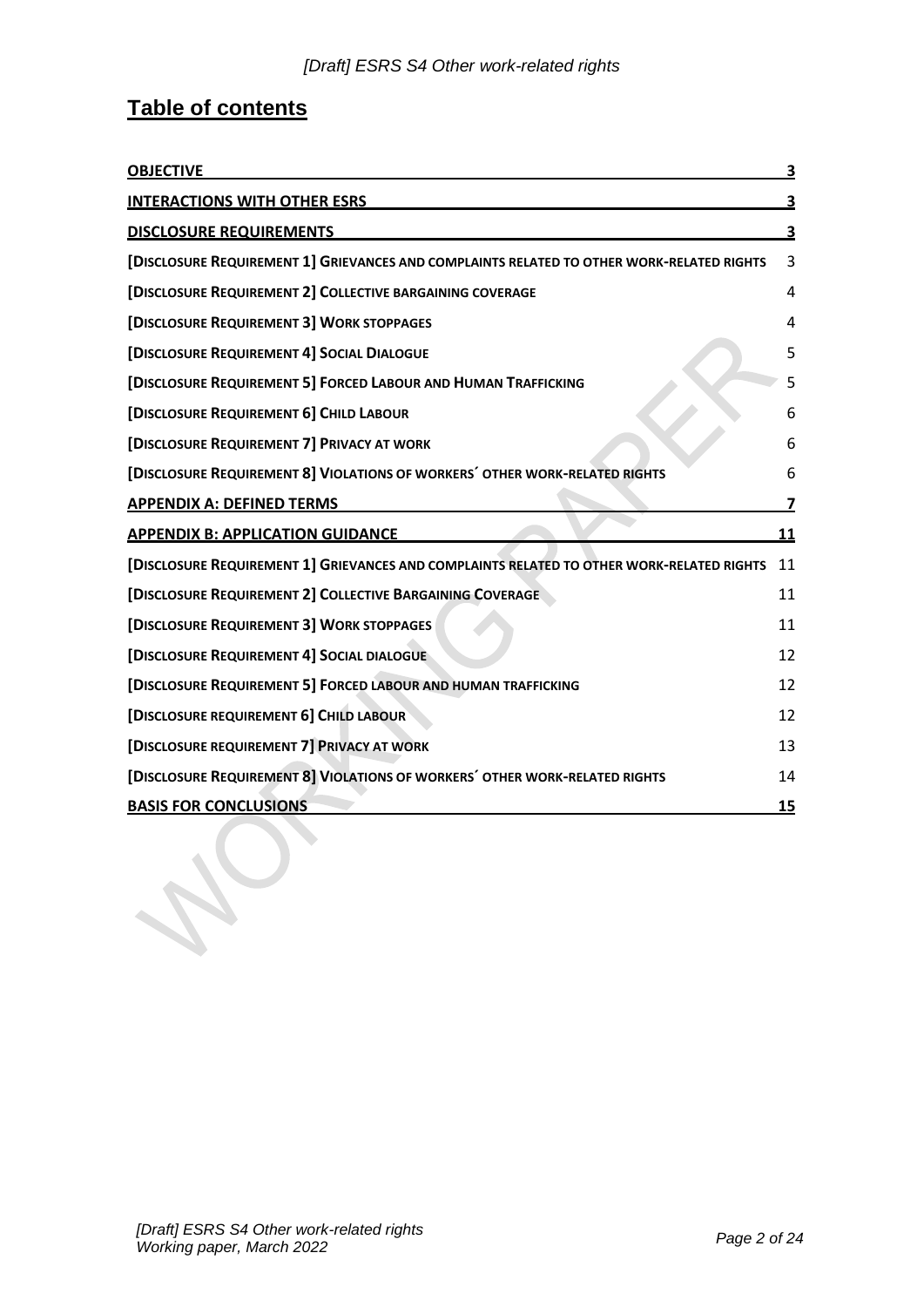## *[Draft] European Sustainability Reporting Standard S4 Other work-related rights*

## <span id="page-2-0"></span>**Objective**

- 1. The objective of this [draft] standard is to specify additional Disclosure Requirements for undertakings to report on how they affect their own workforce, in terms of material impacts, risks and opportunities. The disclosure scope of this [draft] standard is a specific set of workrelated rights, including the rights to:
	- (a) collective bargaining and freedom of association,<br>(b) social dialogue,
	- (b) social dialogue,<br>(c) freedom from ch
	- freedom from child labour,
	- (d) freedom from forced labour, and
	- (e) privacy at work.
- 2. This [draft] standard is applicable to the undertaking's 'own workforce', which is understood to include both employees, i.e. those persons in an employment relationship with the undertaking, and non-employee workers engaged in a undertaking's core business, i.e. persons who are not in an employment relationship with the undertaking, but whose work is controlled by it and perform roles that are the same as or similar to those of its employees or are otherwise engaged in the undertaking's core business. Thus, an undertaking's 'own workforce' is clearly distinguished from 'value chain workers', which includes workers for whom neither work nor workplace are controlled by the undertaking ('typical value chain workers'), as well as workers whose workplace is controlled by the undertaking but perform non-core services for it ('non-core contractors').
- 3. This [draft] standard builds on international and European human rights conventions and standards, including the UN Guiding Principles on Business and Human Rights and the OECD Multinational Guidelines, and EU legislation, including the EU labour law acquis and the EU taxonomy on sustainable finance, especially regarding "do no significant harm" criteria and minimum social safeguards.

## <span id="page-2-1"></span>**Interactions with other ESRS**

- 4. This [draft] standard prescribes the performance measures for undertakings to report on and it is complementary to ESRS S1, which defines the Disclosure Requirements for policies, targets, action plans and resources, with regard to work-related rights of the undertaking's own workforce listed in paragraph 1.
- 5. The contents of this [draft] standard shall be read in conjunction respectively with crosscutting standards ESRS 1, ESRS 2, ESRS 3, ESRS 4 and cross-cutting reference standard ESRS 5.

## <span id="page-2-2"></span>**Disclosure Requirements**

## <span id="page-2-3"></span>*[Disclosure Requirement 1] Grievances and complaints related to other workrelated rights*

- 6. **The undertaking shall state the number of grievances and complaints received and resolved relating to workers' other work-related rights.**
- 7. The principle to be followed under this Disclosure Requirement is to provide an understanding of the undertaking's grievance mechanism or channel. This is the mechanism or channel through which those workers whose other work-related rights are impacted by the undertaking are able to lodge a concern or complaint, and that can provide access to remedy by resolving those complaints. Furthermore, it is to provide an understanding of the number of complaints raised and resolved at National Contact Points for OECD Multinationals.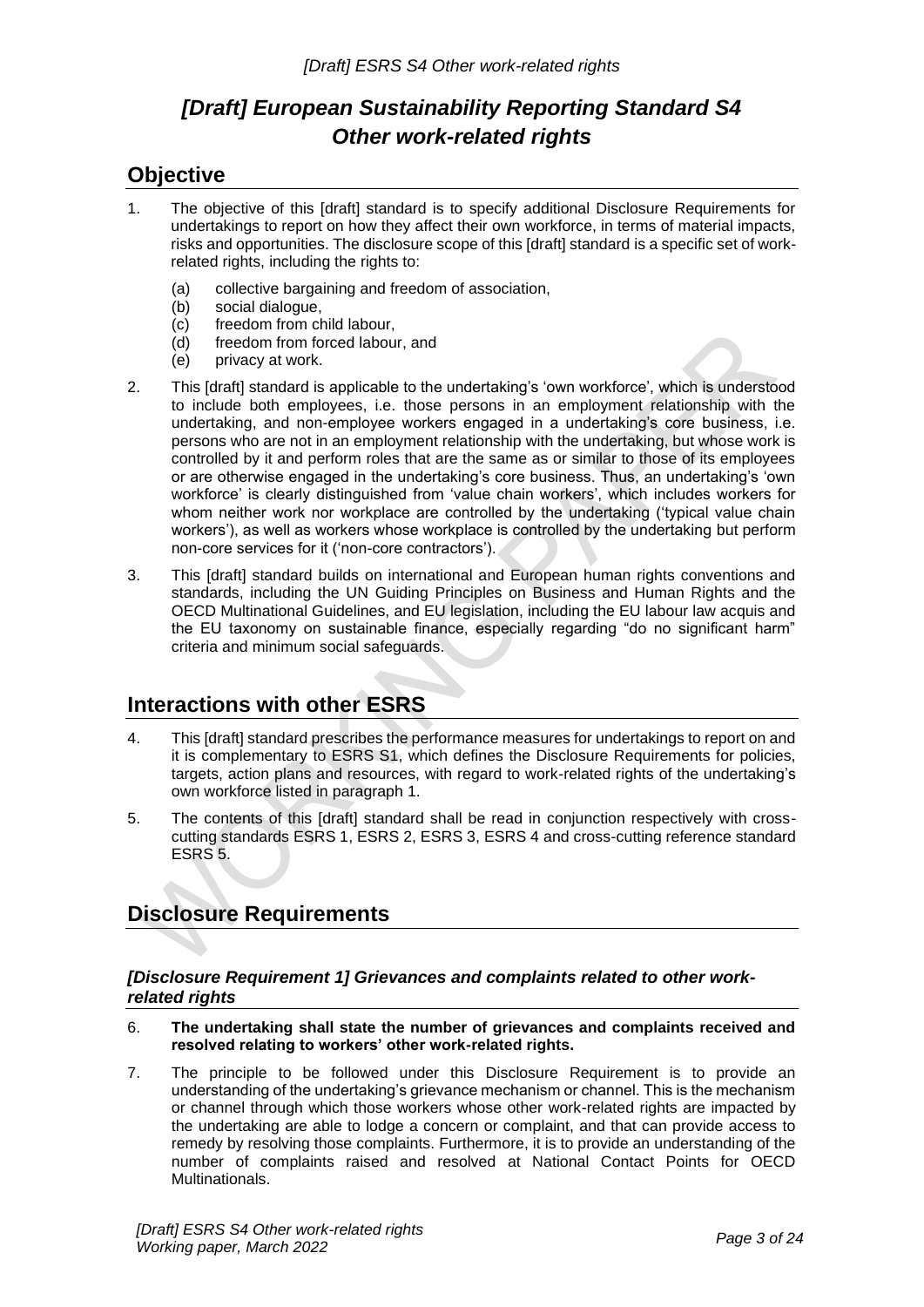- 8. The disclosure required by paragraph 6 shall include:
	- (a) the number of complaints filed through operational-level grievance mechanisms for each of the matters described under the objective in paragraph 1;
	- (b) the number of complaints raised through internal grievance mechanisms for each of the matters described under the objective in paragraph 1 that are found to be substantiated by the undertaking;
	- (c) the number of complaints resolved through remediation for each of the matters described under the objective at section 1.
	- (d) the number of complaints raised to National Contact Points for the OECD Multinational Enterprises for each of the matters described under the objective in paragraph 1;
	- (e) the number of complaints resolved through National Contact Points the OECD Multinational Enterprises for each of the matters described under the objective in paragraph 1;

#### <span id="page-3-0"></span>*[Disclosure Requirement 2] Collective bargaining coverage*

- 9. **The undertaking shall disclose information on the extent to which the working conditions and terms of employment of its own workforce are determined or influenced by collective bargaining agreements.**
- 10. The principle to be followed under this disclosure requirement is to provide an understanding of the importance of collective bargaining agreements for its own workforce.
- 11. The disclosure required by paragraph 9 shall include:
	- (a) the percentage of total employees covered by collective bargaining agreements;
	- (b) for employees not covered by collective bargaining agreements, a description of whether the organisation determines their working conditions and terms of employment based on collective bargaining agreements that cover its other employees or based on collective bargaining agreements from other organisations;
	- (c) a description of the extent to which the working conditions and terms of employment of non-employee workers in their own workforce are determined or influenced by collective bargaining agreements.
- 12. The disclosure required by paragraph 9 shall include a breakdown of the collective bargaining coverage rate for employees for each country in which the undertaking has significant employment.

#### <span id="page-3-1"></span>*[Disclosure Requirement 3] Work stoppages*

- 13. **The undertaking shall disclose the extent of major work stoppages (including both strikes and lockouts) because of disputes between the undertaking and its own workforce.**
- 14. The principle to be followed under this disclosure requirement is to provide an understanding of the extent of worker disputes and their impact on the undertaking's operations.
- 15. The disclosure required by paragraph 13 shall include a description of:
	- (a) the number of major work stoppages,
	- (b) for each major work stoppage,
		- (i) the number of workers involved;
		- (ii) the length in days of each stoppage;
		- (iii) a description of the reasons for each major work stoppage and the steps taken to resolve each disput.;
	- (c) a calculation of the total number of idle person-days FTE due to major work stoppages.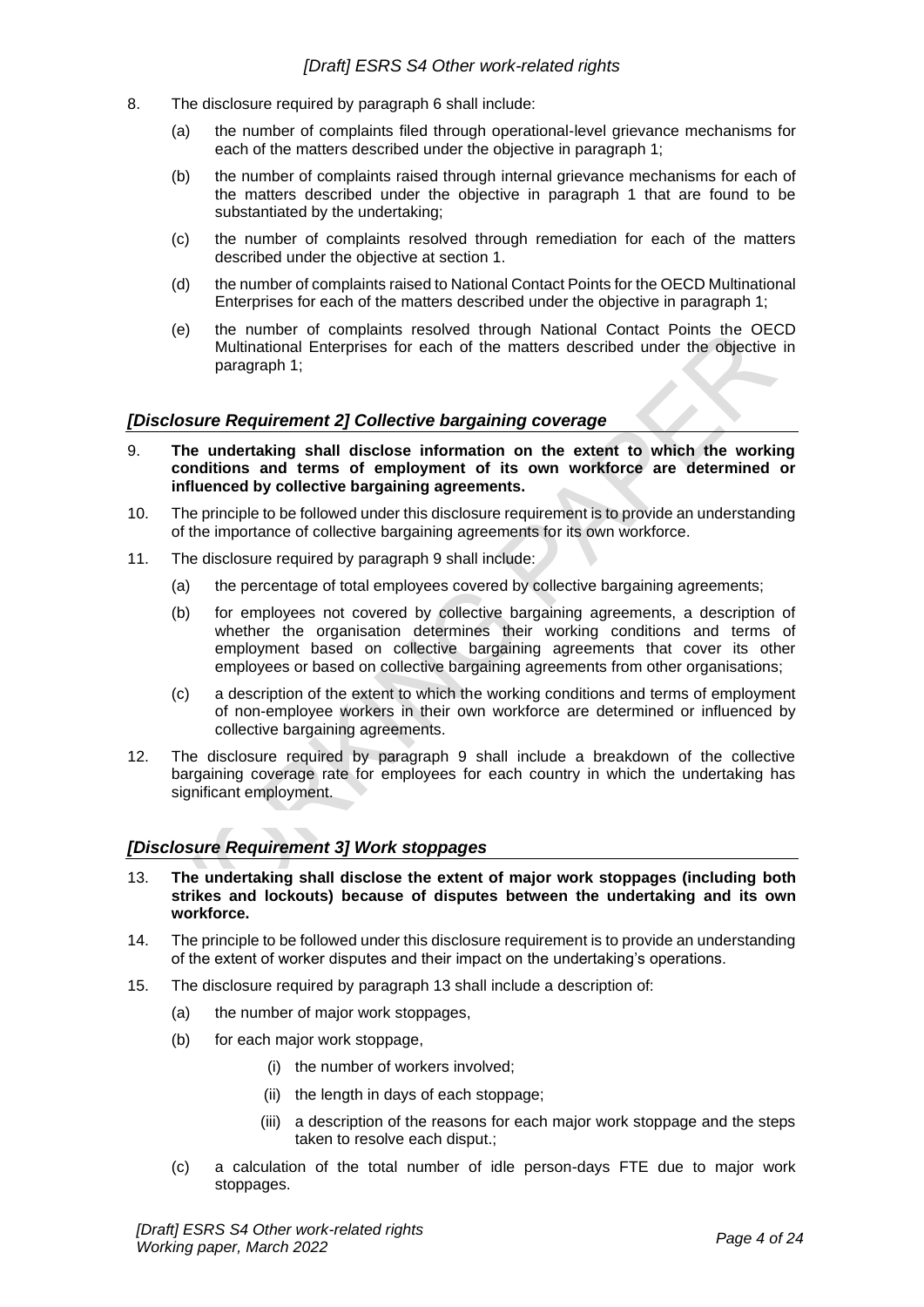## <span id="page-4-0"></span>*[Disclosure Requirement 4] Social Dialogue*

- 16. **The undertaking shall disclose the extent and functioning of social dialogue with trade union and worker representatives of its own workforce.**
- 17. The principle to be followed under this disclosure requirement is to provide an understanding of the extent to which the institutional prerequisites for social dialogue in the undertaking exist and the extent to which rights to social dialogue are respected in the EU/EEA operations of the undertaking.
- 18. The disclosure required by paragraph 16 shall include a description of:
	- (a) the percentage of own workforce represented at the establishment level by trade union and/or worker representatives, for each EU/EEA country in which the undertaking has a significant workforce;
	- (b) the existence of any agreement with its workforce for representation by a European works council, an SE (Societas Europaea) Works Council, or an SCE (Societas Cooperative Europaea) Works Council
	- (c) if any worker representatives are included in the undertaking's governing bodies, and if so, a description of the rights, selection process and number of worker representatives in the bodies
	- (d) whether significant reorganisation events which trigger information and consultation rights for workers in the EU labour law acquis and/or national legislation took place and, if so, how these information and consultation rights were respected in each case. Such events which trigger information and consultation rights in the EU include:
		- (i) cross-border mergers, takeovers and conversions;
		- (ii) changes in ownership, including takeovers and transfers of undertakings;
		- (iii) significant decreases in employment, including site closures;
		- (iv) insolvencies;
		- (v) if an EWC, SE or SCE works council exists, transnational issues including transfer of production across borders.
	- (e) For operations outside of EU/EEA countries, the undertaking shall report the:
		- (i) minimum number of weeks' notice typically provided to employees and their representatives prior to the implementation of significant operational changes that could substantially affect them;
		- (ii) for undertakings with collective bargaining agreements, report whether the notice period and provisions for consultation and negotiation are specified in collective agreements.

## <span id="page-4-1"></span>*[Disclosure Requirement 5] Forced Labour and Human Trafficking*

- 19. **The undertaking shall disclose the number of incidents forced labour and/or, the trafficking of persons for the purposes of forced or compulsory labour i.e. human trafficking identified in its own workforce.**
- 20. The principle to be followed under this disclosure requirement is to provide an understanding of the likelihood of instances of forced labour and/ or human trafficking in the undertaking's own workforce.
- 21. The disclosure required by paragraph 19 shall include a report of:
	- (a) the number of confirmed incidents of forced labour and/or human trafficking identified in the reporting entities' own operations in the reporting period.
	- (b) the part of the organisation, geographic location and type of worker affected
	- (c) If no such incidents have been confirmed, the undertaking shall also state this.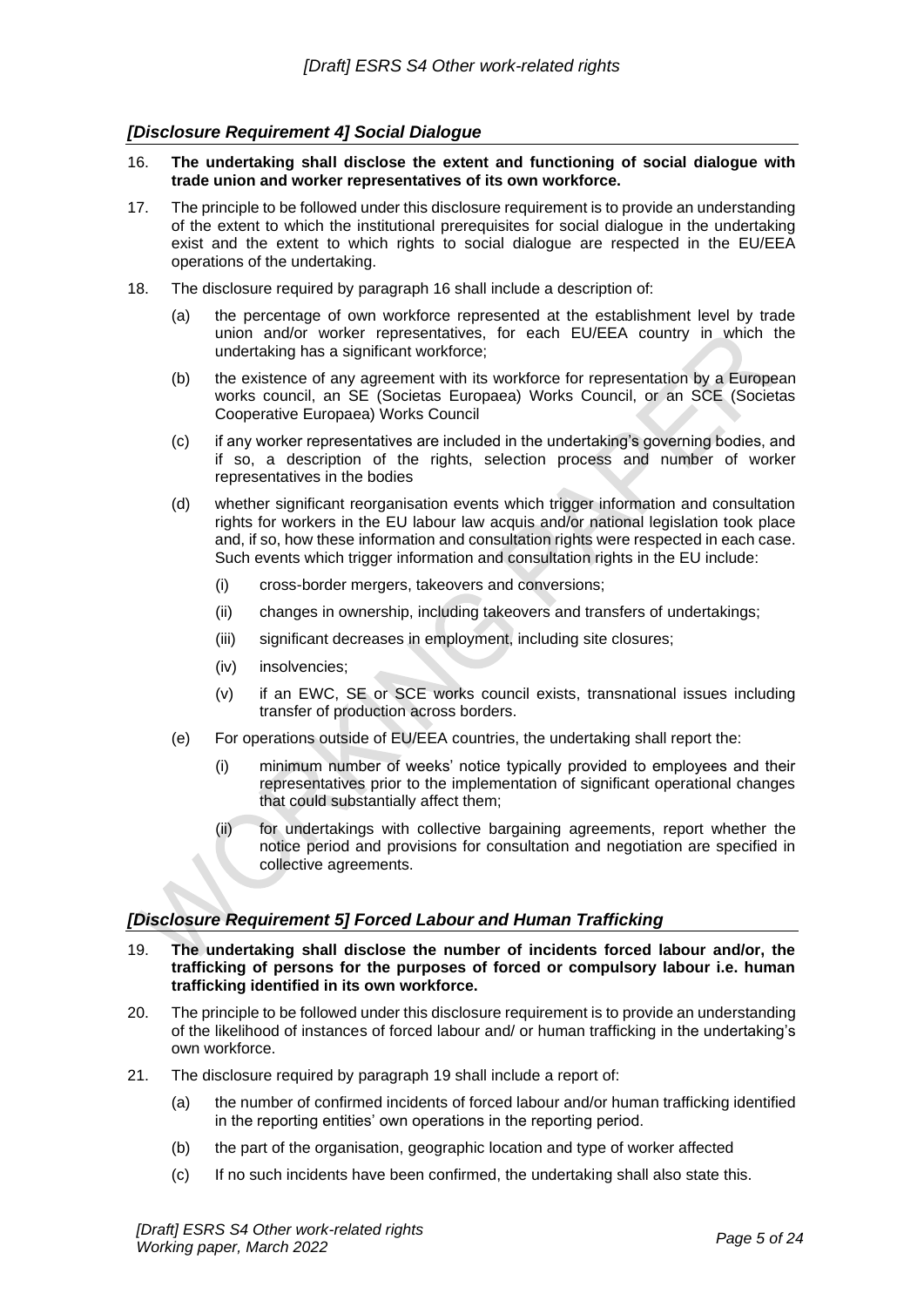## <span id="page-5-0"></span>*[Disclosure Requirement 6] Child Labour*

- 22. **The undertaking shall disclose the number of incidents of child labour identified in its own workforce**
- 23. The principle to be followed under this disclosure requirement is to provide an understanding of the likelihood of instances of child labour in the undertaking's own workforce
- 24. The disclosure required by paragraph 22 shall include a report of:
	- (a) the number of confirmed incidents of child labour identified in the reporting entities' own operations in the reporting period.
	- (b) the part of the organisation and geographic location where those incident(s) occurred.
	- (c) If no such instances have been confirmed, the undertaking shall also state this.

#### <span id="page-5-1"></span>*[Disclosure Requirement 7] Privacy at work*

#### 25. **The undertaking shall disclose the right to privacy at work for its own workforce.**

- 26. The principle underlying this Disclosure Requirement is to understand an undertaking's measures on personal data protection concerning its workforce and the nature and extent of worker surveillance that is conducted.
- 27. The disclosure required by paragraph 25 shall include:
	- (a) a description of the Information Security System utilised with respect to the protection of personal data of workers;
	- (b) the number of data breaches involving worker data. If no such data breaches have been detected, the undertaking shall also state this;
	- (c) a description of the types of workforce surveillance used and the percentage of workers subject to each form of surveillance.

## <span id="page-5-2"></span>*[Disclosure Requirement 8] Violations of workers´ other work-related rights*

- 28. **The undertaking shall report on the violation of workers' other work-related rights in cases where it is financially material to the undertaking.**
- 29. The principle underlying this disclosure requirement is to understand the extent to which violations of workers' other work-related rights have been financially material to the undertaking.
- 30. The disclosure required by paragraph 28 shall include a report of whether (and if so, to what extent) the financial position of the undertaking has been affected by negative and positive impacts on workers' other work-related rights, for each of the matters described under the objective in paragraph 1:
	- (a) the total amount of fines, penalties, and compensation for damages as a result of violations regarding workers' other work-related rights as specified under the objectives section;
	- (b) if no such material penalties have been incurred, the undertaking may also state this.
- 31. The undertaking shall reconcile the monetary amounts disclosed with the most relevant amount presented in the financial statements.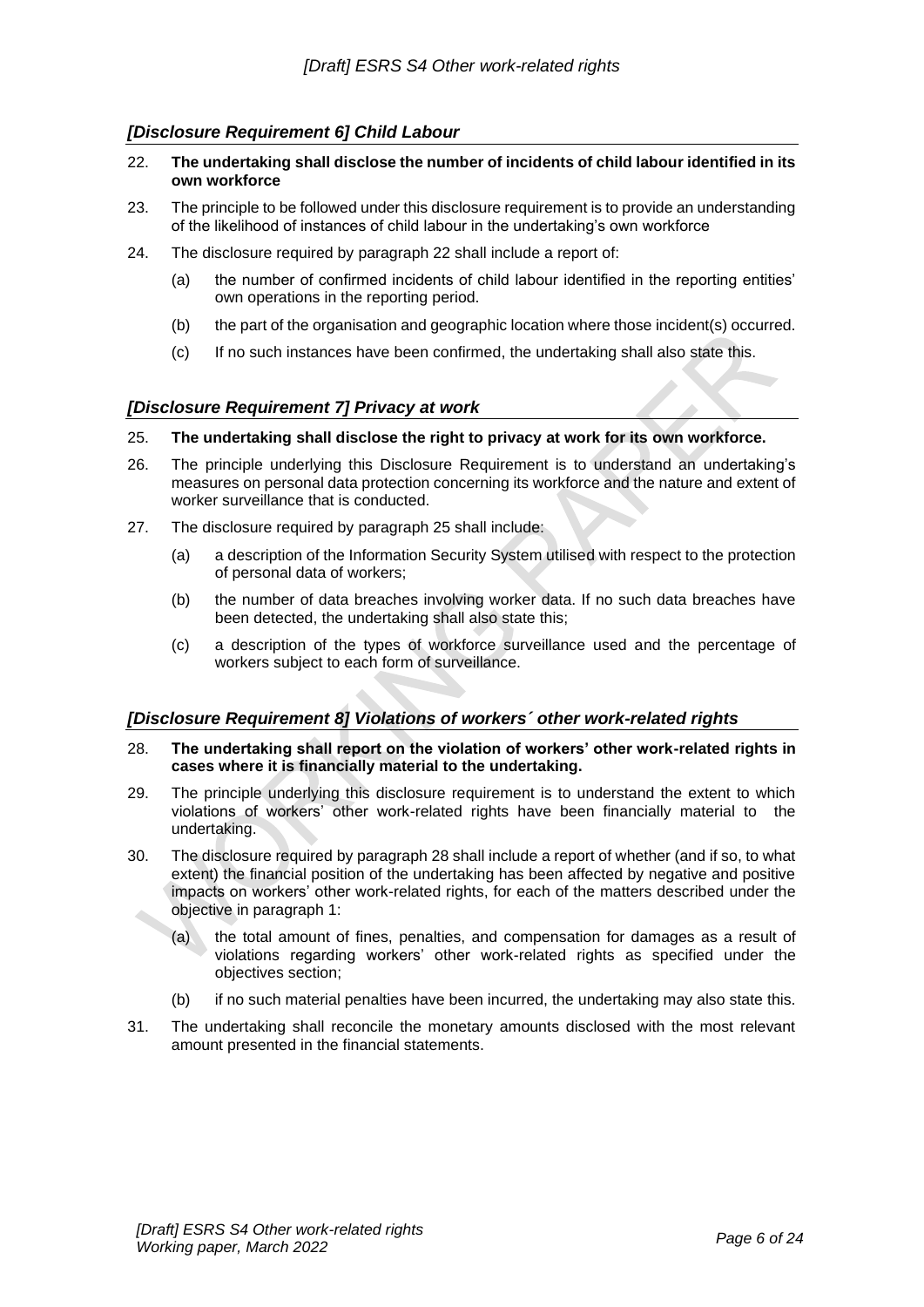## <span id="page-6-0"></span>**Appendix A: Defined terms**

This appendix is an integral part of the [draft] ESRS S4 Other work-related rights

| <b>Child labour</b>          | Work that deprives children of their childhood, their<br>potential and their dignity, and that is harmful to<br>physical and mental development. It refers to work<br>that:                                                                                                                                                                                                                                                                                                                                                                                                                                                                                                                                                                                                                                                                                                                                                                                                                                                                                                                                                                                                |
|------------------------------|----------------------------------------------------------------------------------------------------------------------------------------------------------------------------------------------------------------------------------------------------------------------------------------------------------------------------------------------------------------------------------------------------------------------------------------------------------------------------------------------------------------------------------------------------------------------------------------------------------------------------------------------------------------------------------------------------------------------------------------------------------------------------------------------------------------------------------------------------------------------------------------------------------------------------------------------------------------------------------------------------------------------------------------------------------------------------------------------------------------------------------------------------------------------------|
|                              | • is mentally, physically, socially or morally<br>dangerous and harmful to children; and/or                                                                                                                                                                                                                                                                                                                                                                                                                                                                                                                                                                                                                                                                                                                                                                                                                                                                                                                                                                                                                                                                                |
|                              | · interferes with their schooling by: depriving<br>them of the opportunity to attend school;<br>obliging them to leave school prematurely; or<br>requiring them to attempt to combine school<br>attendance with excessively long and heavy<br>work.                                                                                                                                                                                                                                                                                                                                                                                                                                                                                                                                                                                                                                                                                                                                                                                                                                                                                                                        |
|                              | For the purpose of this definition, a child refers to a<br>person under the age of 15 years, or under the age of<br>completion of compulsory schooling, whichever is<br>higher. Exceptions can occur in certain countries<br>where economies and educational facilities are<br>insufficiently developed, and a minimum age of 14<br>years applies.                                                                                                                                                                                                                                                                                                                                                                                                                                                                                                                                                                                                                                                                                                                                                                                                                         |
|                              | These countries of exception are specified by the<br>International Labour Organisation (ILO) in response to<br>a special application by the country concerned and in<br>consultation with representative organisations of<br>employers and workers.                                                                                                                                                                                                                                                                                                                                                                                                                                                                                                                                                                                                                                                                                                                                                                                                                                                                                                                        |
| <b>Collective bargaining</b> | Collective bargaining is a fundamental right at work<br>covered in the International Labour Organization (ILO)<br>Right to Organise and Collective<br>Bargaining<br>Convention.<br>Collective<br>bargaining<br>refers<br>to<br>negotiations that take place between one or more<br>employers or employers' organizations and one or<br>more workers' organizations (e.g., trade unions). The<br>objective of these negotiations is to reach a collective<br>agreement on working conditions and terms of<br>employment (e.g., wages, working time) and to<br>regulate relations between employers and workers.<br>These negotiations are an important means through<br>employers'<br>organizations<br>which<br>and<br>workers'<br>organizations can improve working conditions and<br>labor relations. Collective agreements can be made at<br>the level of the organization, at the level of a particular<br>site, at the industry level, and at the national level in<br>countries where this is the practice. Collective<br>agreements can cover specific groups of workers, for<br>example, those performing a specific activity or<br>working at a specific location. |
| <b>Confirmed incident</b>    | Incident of child or forced labour or human trafficking<br>that has been found to be substantiated<br>Note: Confirmed incidents do not include incidents of<br>child or forced labour or human trafficking that are still<br>under investigation in the reporting period.                                                                                                                                                                                                                                                                                                                                                                                                                                                                                                                                                                                                                                                                                                                                                                                                                                                                                                  |
| <b>Forced labour</b>         | All work or service which is exacted from any person<br>under the threat of penalty and for which the person<br>has not offered himself or herself voluntarily. The term                                                                                                                                                                                                                                                                                                                                                                                                                                                                                                                                                                                                                                                                                                                                                                                                                                                                                                                                                                                                   |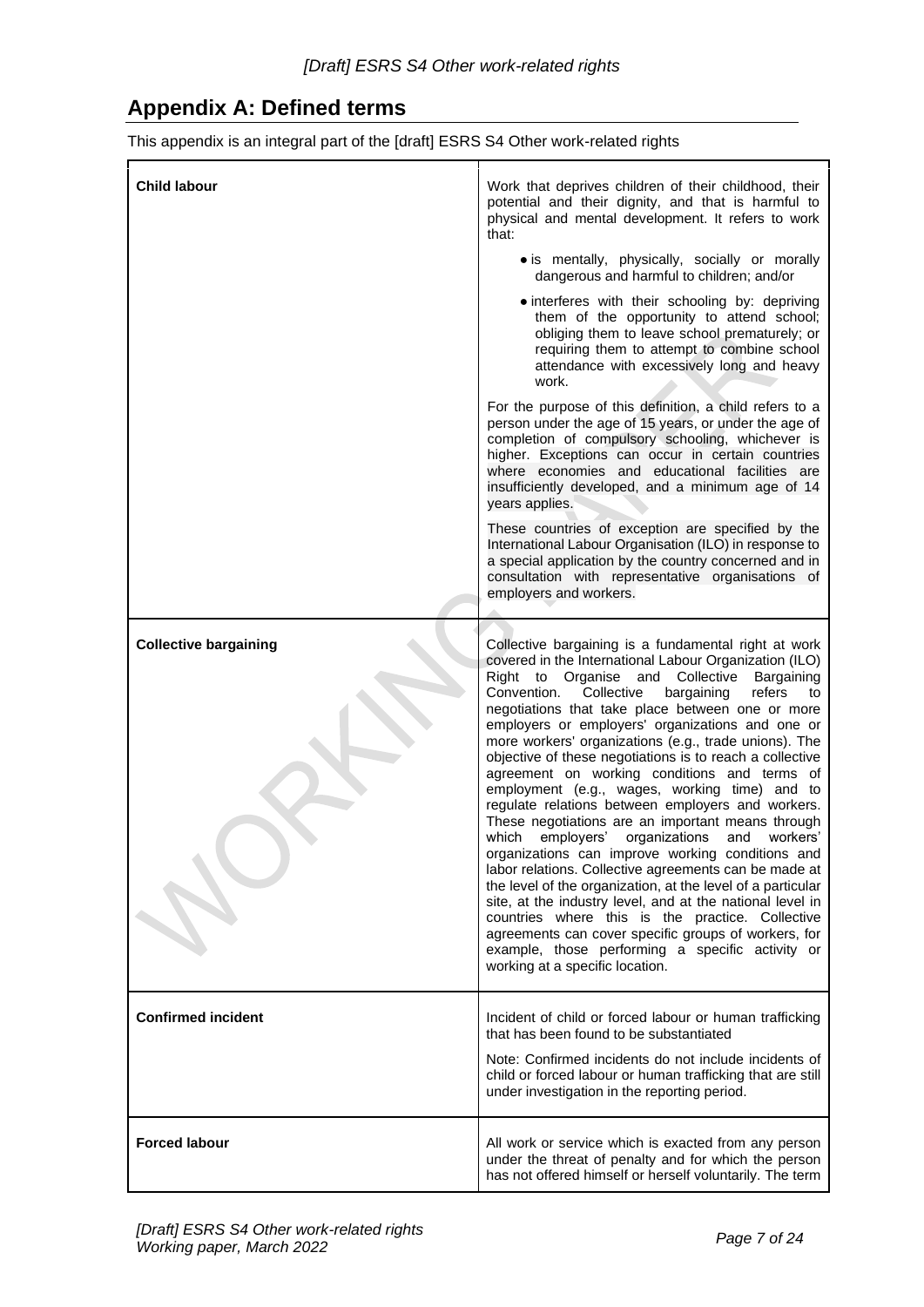|                              | encompasses all situations in which persons are<br>coerced by any means to perform work, and includes<br>both traditional 'slave-like' practices and contemporary<br>forms of coercion where labour exploitation is involved,<br>which may include human trafficking and modern<br>slavery.                                                                                                                                                                                                                                                                                      |
|------------------------------|----------------------------------------------------------------------------------------------------------------------------------------------------------------------------------------------------------------------------------------------------------------------------------------------------------------------------------------------------------------------------------------------------------------------------------------------------------------------------------------------------------------------------------------------------------------------------------|
| <b>Grievance mechanisms</b>  | Grievance mechanisms refer to any routineized, state-<br>based or non-state-based, judicial or non-judicial<br>processes through which stakeholders can raise<br>grievances and seek remedy. Examples of state-based<br>judicial and non-judicial grievance mechanisms include<br>courts, labour tribunals, national human rights<br>institutions, National Contact Points under the OECD<br>Multinational<br>Guidelines<br>for<br>Enterprises,<br>ombudsperson offices, consumer protection agencies,<br>regulatory oversight bodies, and government-run<br>complaints offices. |
|                              | Non-state-based grievance mechanisms include those<br>administered by the organisation, either alone or<br>together with stakeholders, such as operational-level<br>grievance mechanisms and collective bargaining,<br>including the mechanisms established by collective<br>bargaining.<br>They also<br>include<br>mechanisms<br>administered by industry associations, international<br>organisations, civil society organisations, or multi-<br>stakeholder groups.                                                                                                           |
|                              | Operational-level<br>grievance<br>mechanisms<br>are<br>administered by the organisation either alone or in<br>collaboration with other parties and are directly<br>accessible by the organisation's stakeholders. They<br>allow for grievances to be identified and addressed<br>early and directly, thereby preventing both harm and<br>grievances from escalating. They also provide<br>important feedback on the effectiveness of the<br>organisation's due diligence from those who are<br>directly affected                                                                 |
|                              | According to UN Guiding Principle 31 [14], effective<br>grievance mechanisms are legitimate, accessible,<br>predictable, equitable, transparent, rights-compatible,<br>and a source of continuous learning. In addition to<br>these criteria, effective operational-level grievance<br>mechanisms are also based on engagement and<br>dialogue. It can be more difficult for the organisation to<br>assess the effectiveness of grievance mechanisms<br>that it participates in compared to those it has<br>established itself.                                                  |
| <b>Human trafficking</b>     | Human Trafficking is the recruitment, transportation,<br>transfer, harbouring or receipt of people through force,<br>fraud or deception, with the aim of exploiting them for<br>profit.                                                                                                                                                                                                                                                                                                                                                                                          |
| Major work stoppage          | A work stoppage involving 100 or more employees or<br>non-employee workers in own workforce                                                                                                                                                                                                                                                                                                                                                                                                                                                                                      |
| <b>Significant workforce</b> | 50 or more employees in a country. In the EU/EEA this<br>is an employment level threshold which triggers social<br>dialogue obligations under the Information and<br>Consultation Directive (2002/14/EC).                                                                                                                                                                                                                                                                                                                                                                        |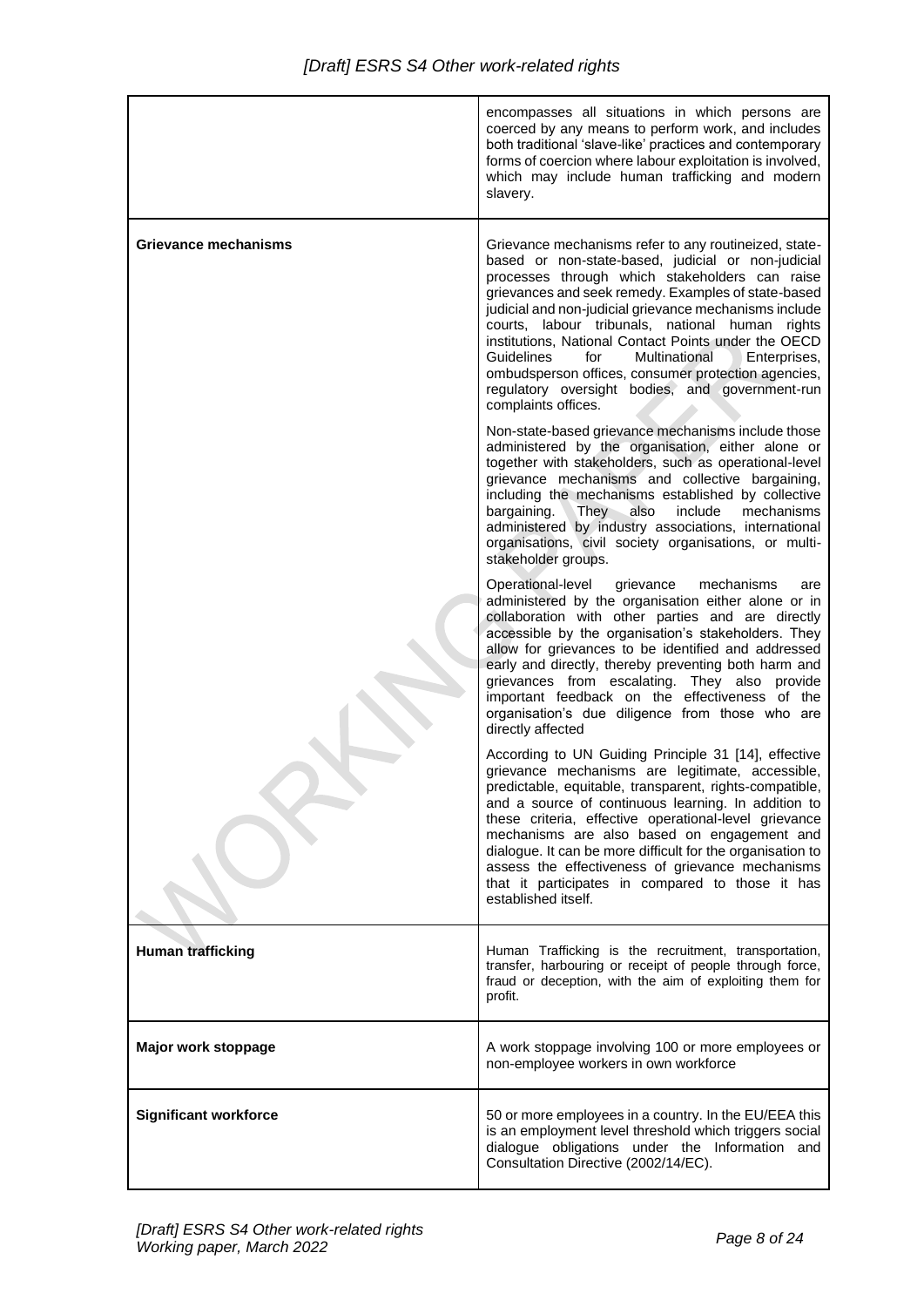| <b>Work-related dispute</b>        | A difference of opinion between employers or an<br>association of employers with workers or trade unions.<br>There may be a disagreement on rights, conflicting<br>interests, a dispute over termination of employment, or<br>a dispute among trade unions within one undertaking<br>that could be caused by differences in implementation<br>or interpretation concerning the laws and regulations,<br>work agreements, undertaking's regulations, or a<br>collective bargaining agreement. |  |
|------------------------------------|----------------------------------------------------------------------------------------------------------------------------------------------------------------------------------------------------------------------------------------------------------------------------------------------------------------------------------------------------------------------------------------------------------------------------------------------------------------------------------------------|--|
| Workers' representative            | ILO convention 135 defined as a person who is<br>recognized as such under national law or practice,<br>whether they are:                                                                                                                                                                                                                                                                                                                                                                     |  |
|                                    | • a trade union representative, namely, a<br>representative designated or elected by trade<br>unions or by members of such unions; or                                                                                                                                                                                                                                                                                                                                                        |  |
|                                    | representative, namely,<br>elected<br>$\bullet$ an<br>a<br>representative who is freely elected by the<br>workers of the undertaking in accordance with<br>provisions of national laws, regulations, or<br>collective agreements, whose functions do not<br>include activities which are recognized as the<br>exclusive prerogative of trade unions in the<br>country concerned.                                                                                                             |  |
| <b>Workforce surveillance</b>      | Any form of worker monitoring undertaken by an<br>undertaking. This can include any of the following:                                                                                                                                                                                                                                                                                                                                                                                        |  |
|                                    | • Keylogger software                                                                                                                                                                                                                                                                                                                                                                                                                                                                         |  |
|                                    | · Video surveillance (on premises or working<br>from home e.g., CCTV or through webcams)                                                                                                                                                                                                                                                                                                                                                                                                     |  |
|                                    | • Facial recognition software                                                                                                                                                                                                                                                                                                                                                                                                                                                                |  |
|                                    | • Screen recording                                                                                                                                                                                                                                                                                                                                                                                                                                                                           |  |
|                                    | • Audio recording (e.g., of calls)                                                                                                                                                                                                                                                                                                                                                                                                                                                           |  |
|                                    |                                                                                                                                                                                                                                                                                                                                                                                                                                                                                              |  |
|                                    | • Geolocation tracking                                                                                                                                                                                                                                                                                                                                                                                                                                                                       |  |
|                                    | • Social media monitoring                                                                                                                                                                                                                                                                                                                                                                                                                                                                    |  |
|                                    | • Physical searches<br>• Timing work activities                                                                                                                                                                                                                                                                                                                                                                                                                                              |  |
|                                    |                                                                                                                                                                                                                                                                                                                                                                                                                                                                                              |  |
| <b>Worst forms of Child Labour</b> | Article 3 of C182 - Worst Forms of Child Labour<br>Convention, 1999 (No. 182) identifies the worst forms<br>of child labour as:                                                                                                                                                                                                                                                                                                                                                              |  |
|                                    | (a) all forms of slavery or practices similar to slavery,<br>such as the sale and trafficking of children, debt<br>bondage and serfdom and forced or compulsory<br>labour, including forced or compulsory recruitment of<br>children for use in armed conflict;                                                                                                                                                                                                                              |  |
|                                    | (b) the use, procuring or offering of a child for<br>prostitution, for the production of pornography or for<br>pornographic performances;                                                                                                                                                                                                                                                                                                                                                    |  |
|                                    | (c) the use, procuring or offering of a child for illicit<br>activities, in particular for the production and trafficking<br>of drugs as defined in the relevant international<br>treaties;                                                                                                                                                                                                                                                                                                  |  |
|                                    | (d) work which, by its nature or the circumstances in                                                                                                                                                                                                                                                                                                                                                                                                                                        |  |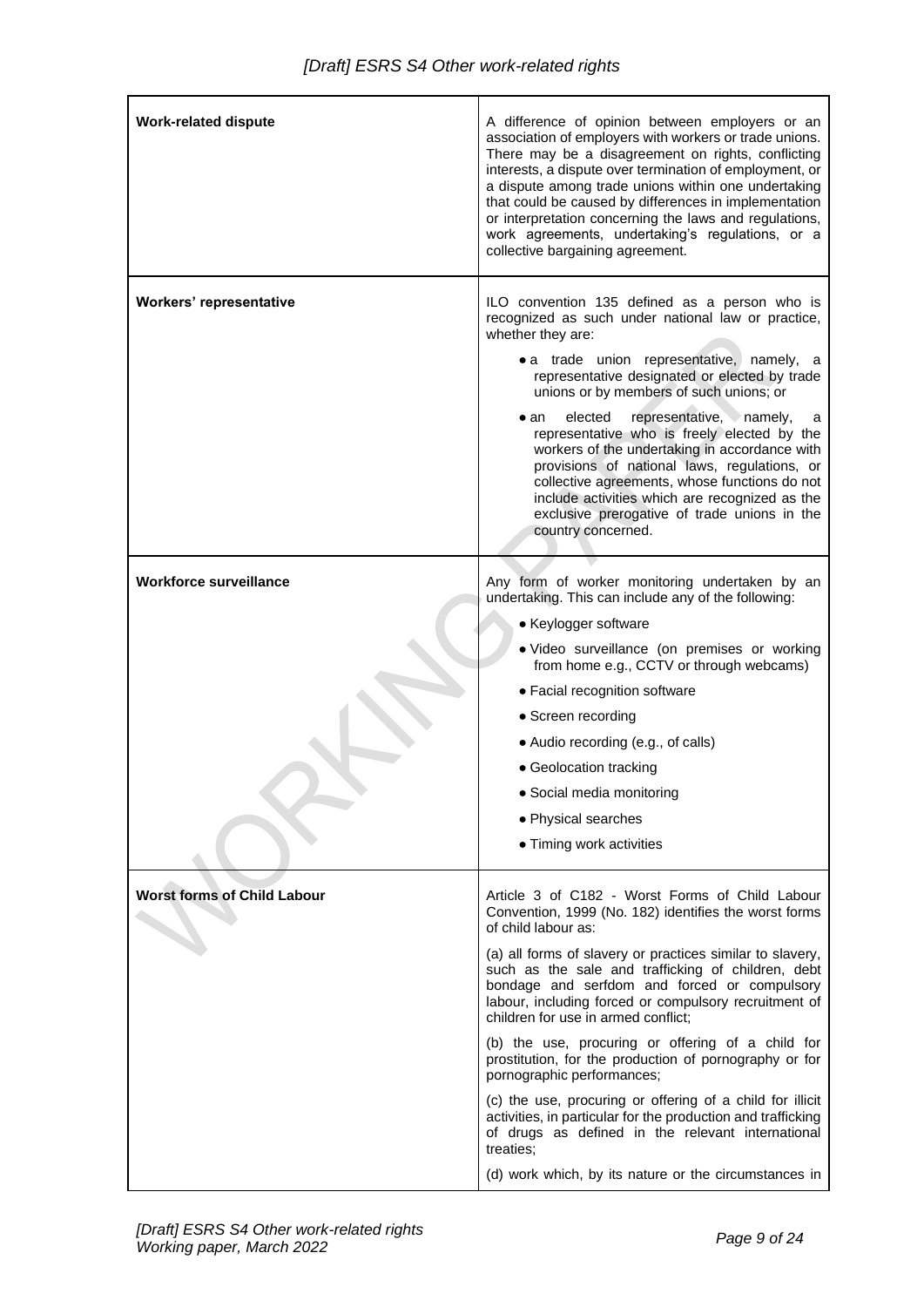|               | which it is carried out, is likely to harm the health, safety<br>or morals of children. |
|---------------|-----------------------------------------------------------------------------------------|
| Young workers | A person above the applicable minimum working age<br>and younger than 18 years of age.  |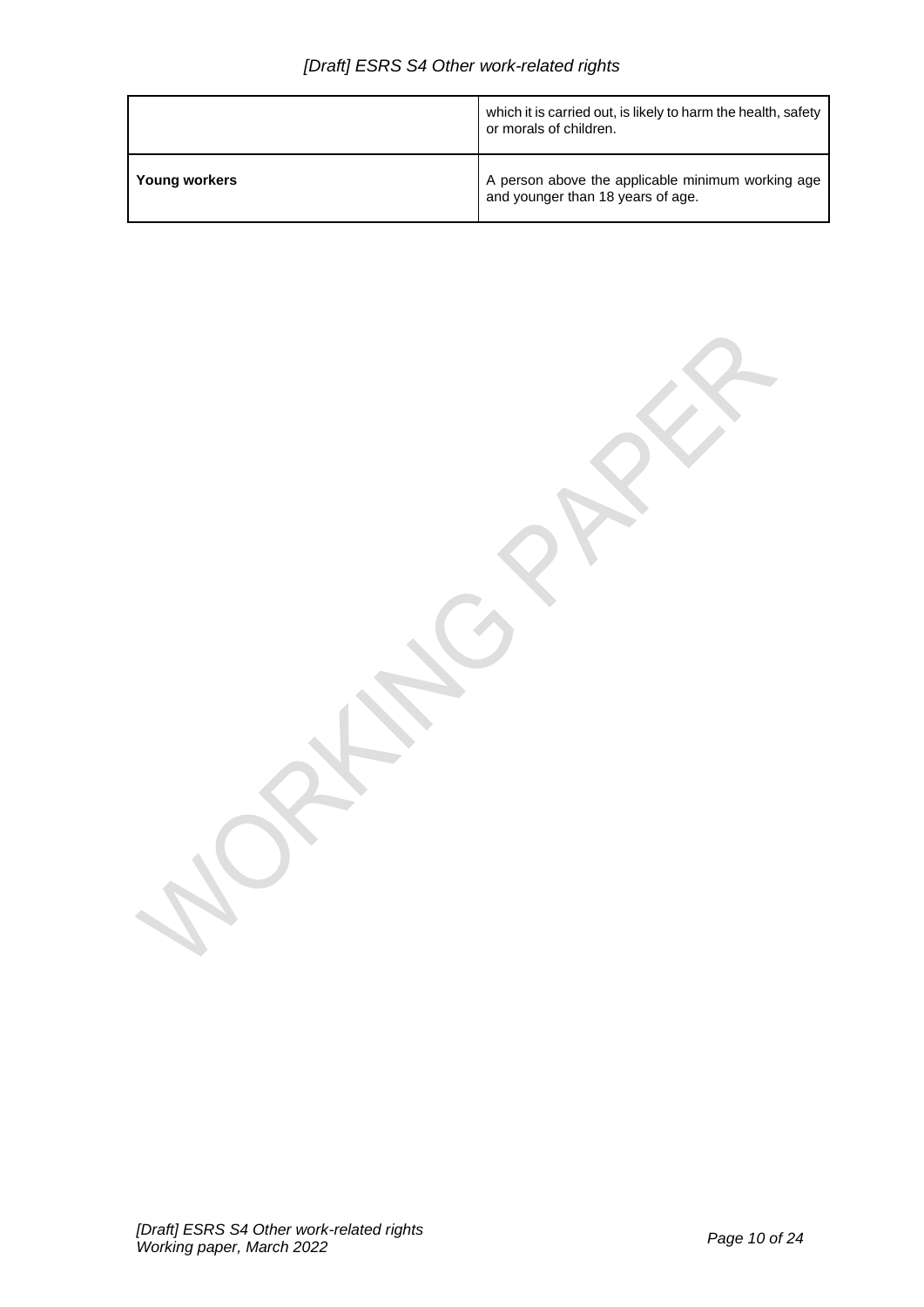## <span id="page-10-0"></span>**Appendix B: Application Guidance**

This appendix is an integral part of the proposed [draft] ESRS S4 Other work-related rights. It describes the application of the requirements set for in paragraphs [6-31] and has the same authority as the other parts of the [draft] ESRS Standard.

## <span id="page-10-1"></span>*[Disclosure Requirement 1] Grievances and complaints related to other workrelated rights*

AG1. The undertaking shall disclose the information for the reporting year at an aggregate level for categories defined in paragraph 8.

## <span id="page-10-2"></span>*[Disclosure Requirement 2] Collective Bargaining Coverage*

- AG2. The undertaking shall report the percentage of employees whose working conditions and terms of employment are regulated by one or more collective bargaining agreements. The percentage shall be reported for each country in which the undertaking has significant employment.
- AG3. The percentage of employees covered by collective bargaining agreements is calculated using the following formula:

Number of employees covered by collective bargaining agreements  $\frac{1}{100}$  Number of employees  $x = 100$ 

- AG4. The employees and non-employee workers in own workforce covered by collective bargaining agreements are those individuals to whom the undertaking is obligated to apply the agreement. This means that if none of the employees and non-employee workers in own workforce are covered by a collective bargaining agreement, the percentage reported is zero. An employee and non-employee worker in own workforce covered by more than one collective bargaining agreement only needs to be counted once.
- AG5. This requirement is not aimed at obtaining the percentage of employees represented by a works council or belonging to trade unions, which can be different. The percentage of employees covered by collective bargaining agreements can be higher than the percentage of unionised employees when the collective bargaining agreements apply to both union and non-union members. Alternatively, the percentage of employees covered by collective bargaining agreements can be lower than the percentage of unionised employees. This may be the case when there are no collective bargaining agreements available or when the collective bargaining agreements do not cover all unionised employees.
- AG6. The description of the importance of collective bargaining contracts for non-employee workers should include an estimate of the percentage of non-employee workers whose working conditions and terms of employment are determined or influenced by collective bargaining contracts. This information should be reported for each country in which the undertaking has a significant number of non-employee workers in its own workforce.

#### <span id="page-10-3"></span>*[Disclosure Requirement 3] Work stoppages*

- AG7. The undertaking shall report if the information provided for the disclosure required in paragraph 15 (b) (i) (number of persons in own workforce involved in a major work stoppage) is an absolute number of persons or FTE persons.
- AG8. The information required by paragraph 15 (c) shall be the sum of the products of the number of persons in own workforce (FTE) involved and the total duration (in work days) of each major work stoppage.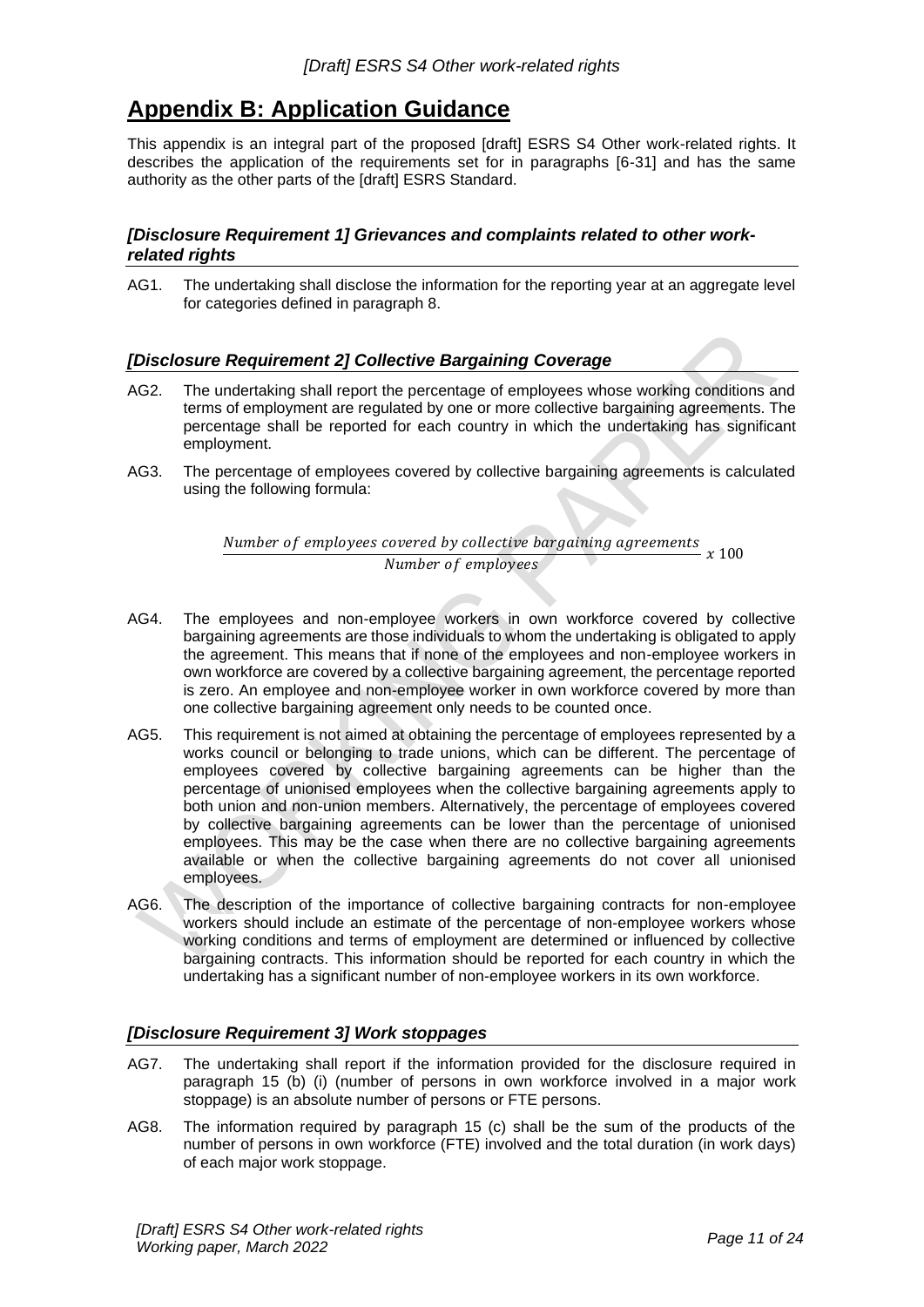- AG9. Where exact figures are not available, the undertaking may provide an estimate according to ESRS 1.
- AG10. The scope of DR 3 includes work stoppages due to disputes between labour and management, including strikes and lockouts.

#### <span id="page-11-0"></span>*[Disclosure Requirement 4] Social dialogue*

AG11. For calculating the information required by Paragraph 18 (a), the undertaking shall first identify in which EU/EEA countries it has significant employment. For these countries it shall report the percentage of own employees in that country which are employed in establishments in which employees are represented by workers' representatives at the establishment level. For countries in which there is only one establishment the percentage reported should be either 100% or 0%.

Number of employees working in establishments with workers' representatives  $\frac{1}{100}$  Number of employees  $x = 100$ 

- AG12. With regard to Paragraph 18 (c), the undertaking shall disclose if there are any worker representatives in its governance bodies, including supervisory and administrative boards. This should include whether these workers have equal rights to participating in board decisions as other board members or have observer status, and whether these worker representatives are chosen by election by the workforce or by nomination by trade unions or works councils.
- AG13. With regard to Paragraph 18 (d), the undertaking shall disclose if it experienced a restructuring or reorganisation event which triggers obligations to inform and consult trade union and worker representatives, and if so, how these obligations were implemented. Specific types of reorganisation events which trigger obligations to inform or consult workers under the EU labour law acquis include: bids to acquire listed securities of the undertaking with voting rights (takeover bids), , transfer of ownership (transfer of undertakings), cross-border mergers, cross-border divisions, cross-border conversions, redundancies and insolvencies. If the undertaking has a European Works Council, additional types of events trigger information and consultation rights, such as cross-border transfers of production. Additional types of reorganisation events may be triggered by national labour law.

#### <span id="page-11-1"></span>*[Disclosure Requirement 5] Forced labour and human trafficking*

- AG14. With regard to Paragraph 21 (a), the undertaking shall disclose the number of confirmed incidents of forced labour and/ or human trafficking identified in own workforce.
- AG15. Where cases of forced labour and/ or human trafficking have been confirmed. The undertaking may also explain the following in relation to Paragraph 21 (a):
	- (a) how the undertaking contributed to finding and providing an appropriate remedy, including through consultation with the affected workers and trade union and worker representatives;
	- (b) how the effectiveness of the remedy is assessed;
	- (c) how the undertaking integrates learnings into future business strategy to prevent similar incidents as much as possible in the future.

#### <span id="page-11-2"></span>*[Disclosure requirement 6] Child labour*

AG16. With regard to Paragraph 24 (a), the undertaking shall disclose the number of confirmed incidents of child labour identified in its own workforce.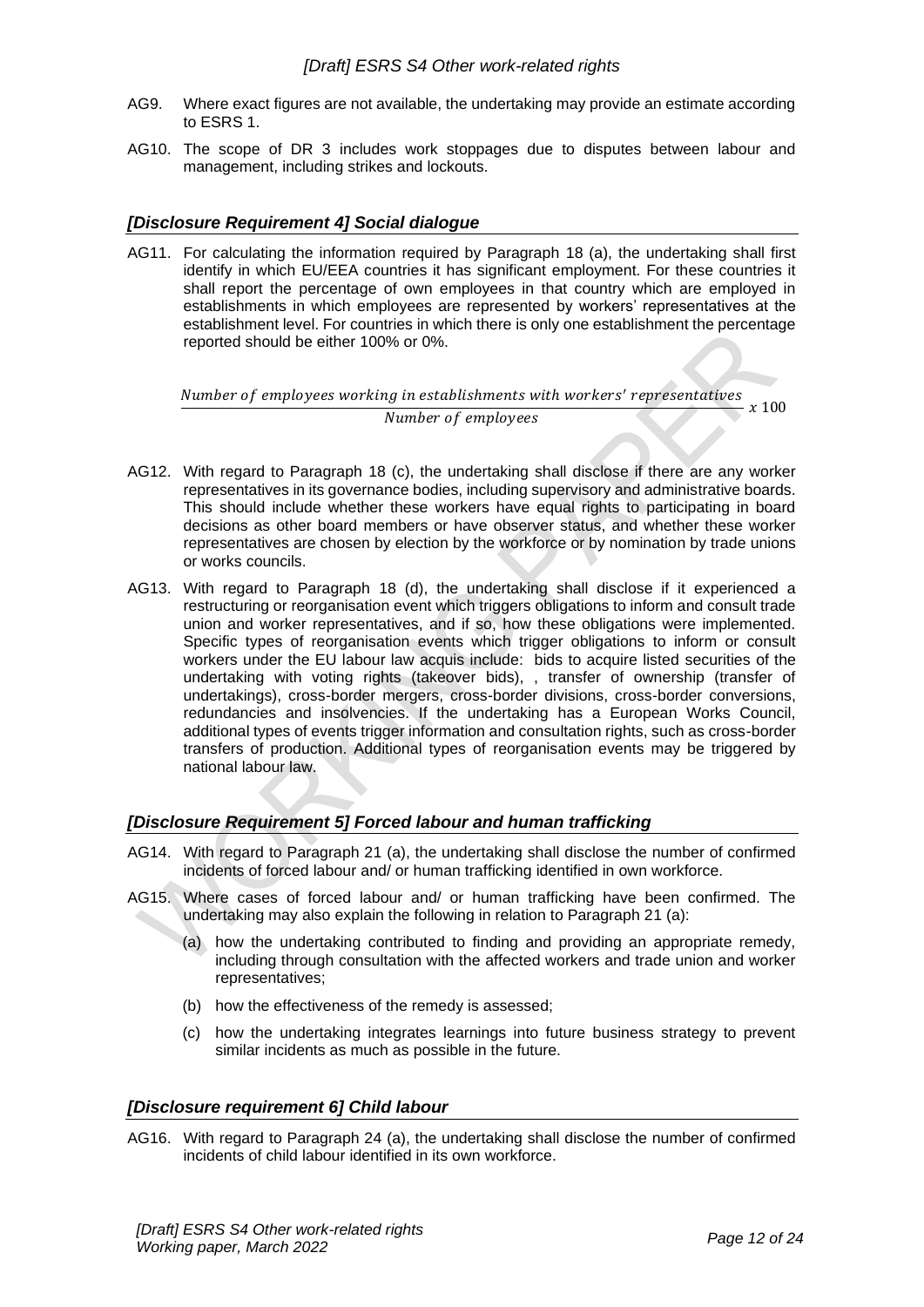- AG17. Where cases of child labour have been confirmed. The undertaking may also explain the following in relation to Paragraph 24 (a):
	- (d) how the undertaking contributed to finding and providing an appropriate remedy, including through consultation with the affected workers and trade union and worker representatives;
	- (e) how the effectiveness of the remedy is assessed;
	- (f) how the undertaking integrates lessons learned into future business strategy to prevent similar incidents as much as possible in the future

#### <span id="page-12-0"></span>*[Disclosure requirement 7] Privacy at work*

- AG18. With regard to Paragraph 27 (a), the undertaking shall explain the Information Security System utilised with respect to the protection of personal data of own workers. The undertaking shall describe:
	- (a) the procedures in place to secure and monitor data privacy rules followed by 3rd party service providers with respect to employee and contractor data;
	- (b) the number of employees handling sensitive personal data of employees and the number of such employees having received specific training on personal data security;
	- (c) whether a Data Protection Manager, Information Security Manager or equivalent exists including a description of the role and responsibilities relative to personal data of employees and contractors;
	- (d) the average response time to inquiries by the data subject (e.g., requests for information, deletion, correction).
- AG19. With regard to Paragraph 27 (b), the undertaking shall state the number of data breaches involving worker data. The undertaking shall describe:
	- (a) the number of data breaches reported and resolved during the reporting period;
	- (b) the nature of those breaches and their severity;
	- (c) whether the relevant supervisory body was notified;
	- (d) whether remedy granted, the nature of that remedy and how the affected worker was involved in establishing that remedy.
- AG20. With regard to Paragraph 27 (c), the undertaking shall state what types of workforce surveillance they engage in, if any;
	- (a) what data is collected from this surveillance, what it is used for, who has access to it and how long it is retained;
	- (b) how workers, trade unions and worker representatives were consulted in the use of workforce surveillance;
	- (c) whether monitoring is focused on specific groups of workers, and what the justification for this is;
	- (d) how the undertaking is transparent with workers about their use of surveillance, including how the undertaking informs workers that they are being monitored, what is being monitored, how they are being monitored, what monitoring data is used for, and who has access to this data;
	- (e) whether worker consent is required before surveillance methods are implemented;
	- (f) the criteria used to determine whether workforce surveillance is necessary and proportionate.
- AG21. The undertaking shall state what percentage of its own workers are covered by each type of surveillance utilised.
- AG22. The undertaking shall state the main types of own workers that are covered by each kind of surveillance utilised: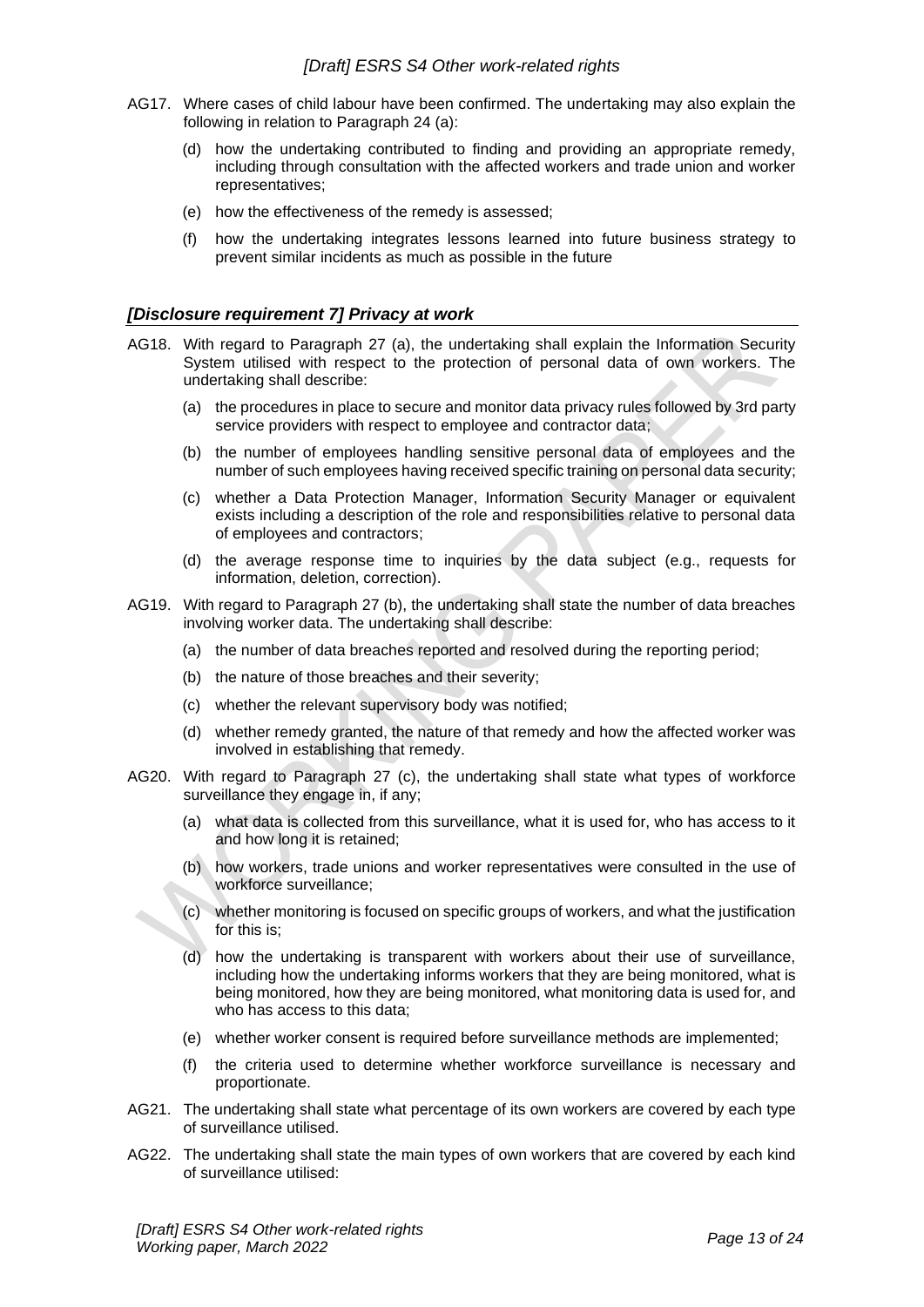- (a) the undertaking's employees;
- (b) the undertaking's non-employee workers in own workforce on-site;
- (c) the undertaking's non-employee workers in own workforce off-site;
- AG23. The undertaking may state what percentage of each of these groups of own workers are covered by each type of surveillance utilised.

## <span id="page-13-0"></span>*[Disclosure Requirement 8] Violations of workers´ other work-related rights*

- AG24. The undertaking shall report whether actual negative and positive impacts on workers' other work-related rights have materially altered the financial position of the undertaking during the reporting period.
- AG25. If the undertaking has suffered penalties as a result of such violations, the undertaking shall report on the total amount of monetary losses suffered.
- AG26. The undertaking may report on any corrective action taken in response to such violations.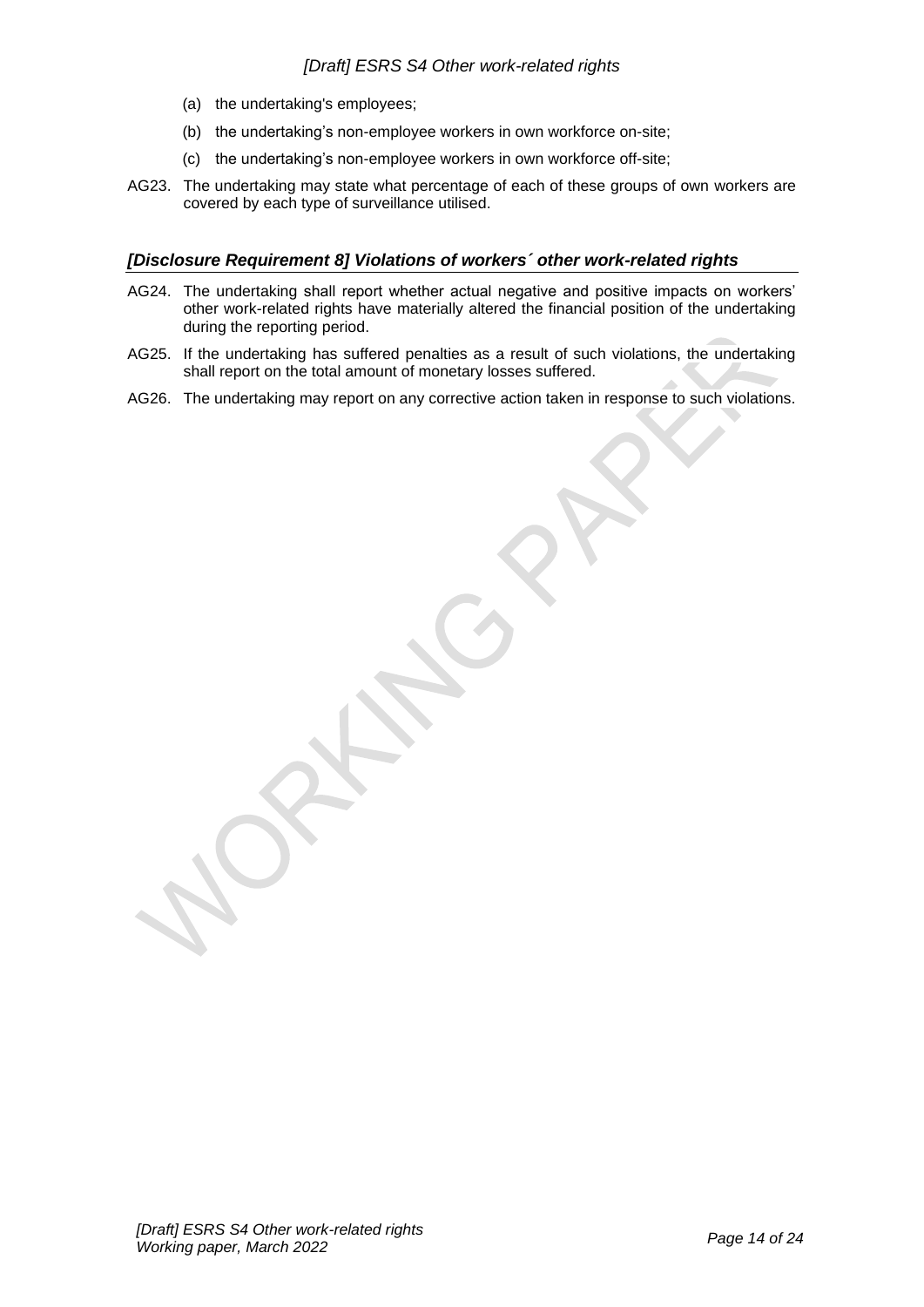## <span id="page-14-0"></span>**Basis for Conclusions**

## **Context**

- BC1. This [draft] Basis for conclusions accompanies, but is not part of [draft] ESRS S4 Other work-related rights. It summarises the considerations and references of the [EFRAG Sustainability Standards Board (the 'Board')] in developing the contents of the [draft] standard. [Individual Board members may be giving greater weight to some factors than to others.]
- BC2. The general approach followed by (the Board) covers the following steps:
	- (a) complying first with the requirement of the draft CSRD;
	- (b) seeking guidance if necessary from the existing NFRD and it 2017 and 2019 implementation guidelines;
	- (c) analysing the current international frameworks as recital 37 of the CSRD requires that "sustainability reporting standards should take account of existing standards and frameworks for sustainability reporting and accounting where appropriate. Those include the Global Reporting Initiative, the Sustainability Accounting Standards Board, the International Integrated Reporting Council, the International Accounting Standards Board, the Task-Force on Climate-related Financial Disclosures (TCFD), the Carbon Disclosure Standards Board, and CDP. Guidance from and coherence with these existing standards and frameworks have been sought;
	- (d) analysing the key findings and path to improvement indicated in the European Reporting Lab of EFRAG report issued in October 2021: Towards sustainable businesses: Good practices in Business model, risks and opportunities reporting in the EU;
	- (e) analysing the concordance and compatibility with the publication dated 3 November 2021 from the Technical Readiness Working Group (TRWG) of the IFRS Foundation for consideration by the International Sustainability Standards Board (ISSB) for general requirements for disclosure of sustainability-related financial information.

## **Objective**

- BC3. Based on the relevant provisions from the CSRD-proposal as illustrated in table 1, other EU legislation and the mandate and approach of the EFRAG PTF-ESRS, the objective of the ESRS S4 on *Own workforce – other work-related rights* is to ensure that stakeholders of the reporting undertaking obtain information that enables them to understand:
	- (a) how the reporting undertaking impacts the other work-related rights of its own workforce in both positive and negative ways and the approaches to taking action on these impacts, specifically in relation to:
		- (i) collective bargaining and freedom of association;
		- (ii) social dialogue;
		- (iii) freedom from child labour;
		- (iv) freedom from forced labour, and
		- (v) privacy at work.
	- (b) the plans and capacity of the undertaking to adapt its business model(s) and operations with regard to enhancing the other work-related rights of its own workforce
	- (c) the nature, type and extent of the material risks or opportunities for the business which arise from the impacts described above as well as from other interactions with the workforce and the approaches to mitigating these risks and pursuing these opportunities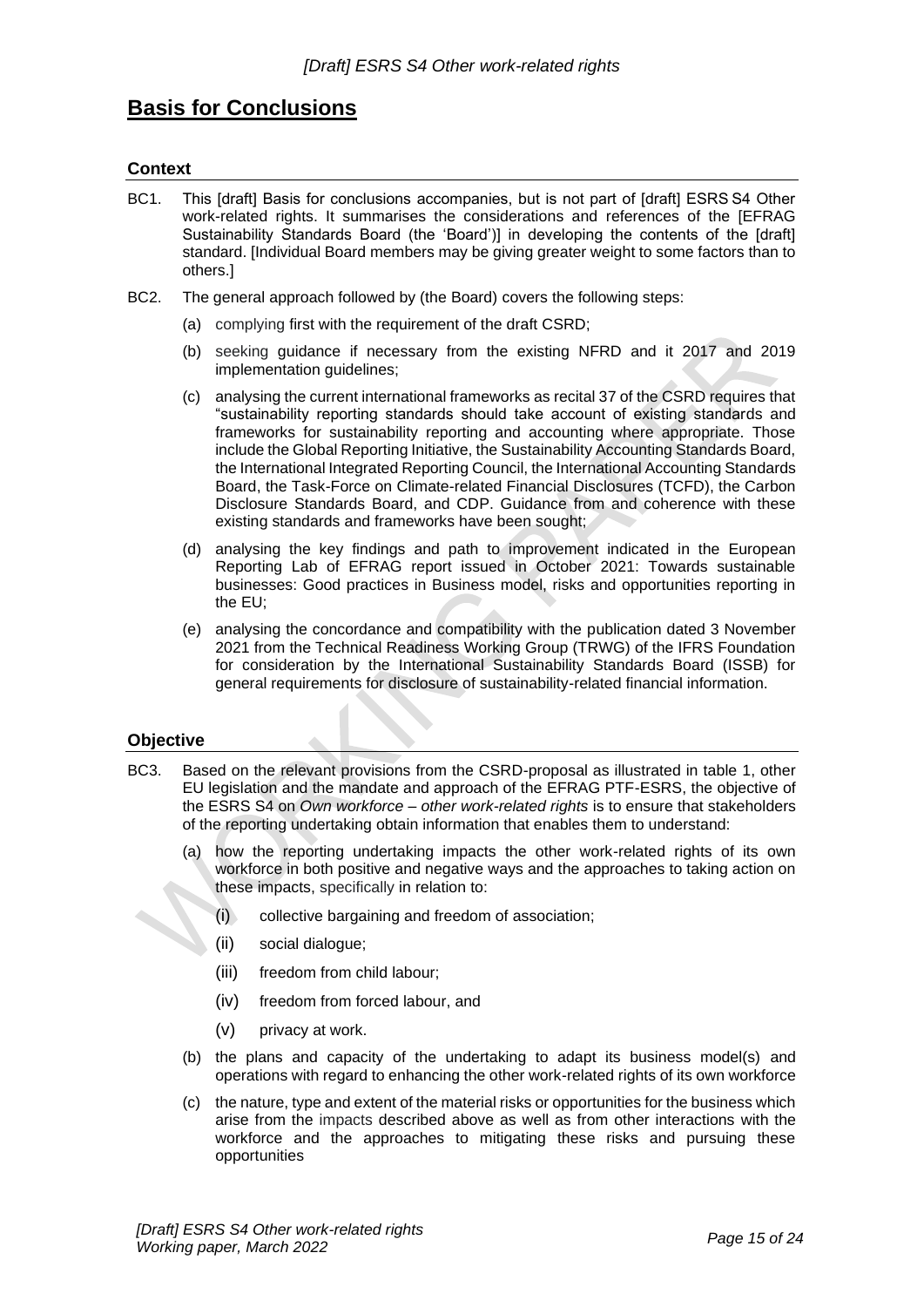- BC4. The [draft] standard derives from the draft CSRD stating that the sustainability reporting standards shall specify information to disclose about other work-related rights of the undertaking's own workforce.
- BC5. This [draft] standard supplements the general disclosures set out in the General Standard on Own Workforce (ESRS S1). It further enables undertakings to report on their impacts, risks and opportunities on own workforce with regard to performance measures on a specific set of work-related rights , including the rights to:
	- (a) an undertaking's own workforce includes both employees, and
	- (b) non-employee workers whose work is under the direct control of the undertaking.

#### **Interaction with other ESRS**

BC6. This standard supplements the disclosures in the General Standard on Own Workforce (ESRS S1). Specifically, it adds requirements for disclosures which are performance related and are relevant for the specific set of work-related rights of the undertaking's own workforce listed in paragraph 1. It complements the other Standards requiring additional disclosures on sub-sub-topics in ESRS S1 (Own workforce general standard, i.e. the Standard on Equal Opportunities (ESRS S2) and the Standard on Working Conditions (ESRS S3).

#### **Structure of the [draft] standard**

- BC7. The recommendations from the EFRAG PTF are that the standard-setter should adopt a four-category approach to promote comprehensive coverage. The present standard defines how to report impacts to and from the undertaking's own workforce within the following structure:
	- (a) own workforce general (ESRS S1);
	- (b) own workforce working conditions (ESRS S2);
	- (c) own workforce equal opportunities (ESRS S3);
	- (d) own-workforce other work-related rights (ESRS S4).
- BC8. The standard should be seen in connection with the standards defining the corresponding reporting requirements for the own workforce.
- BC9. The development of the present initial reporting standard for the reporting years 2023 and onwards has been guided by a strong prioritisation and will be further expanded in the follow-up standard to be applicable for reporting years 2024 and onwards. The expansion in 2024 will build on the principles outlined in this standard.
- BC10. Prioritisation has been guided by the following principles:
	- (a) the provision of an appropriate 'core' of disclosures consolidating and complementing best achievements based on existing standards and frameworks where these sufficiently meet the quality of information and standards guidelines;
	- (b) the maturity of the reporting landscape;
	- (c) the adopted regulation, reporting requirements and agreed initiatives in the field of sustainable finance.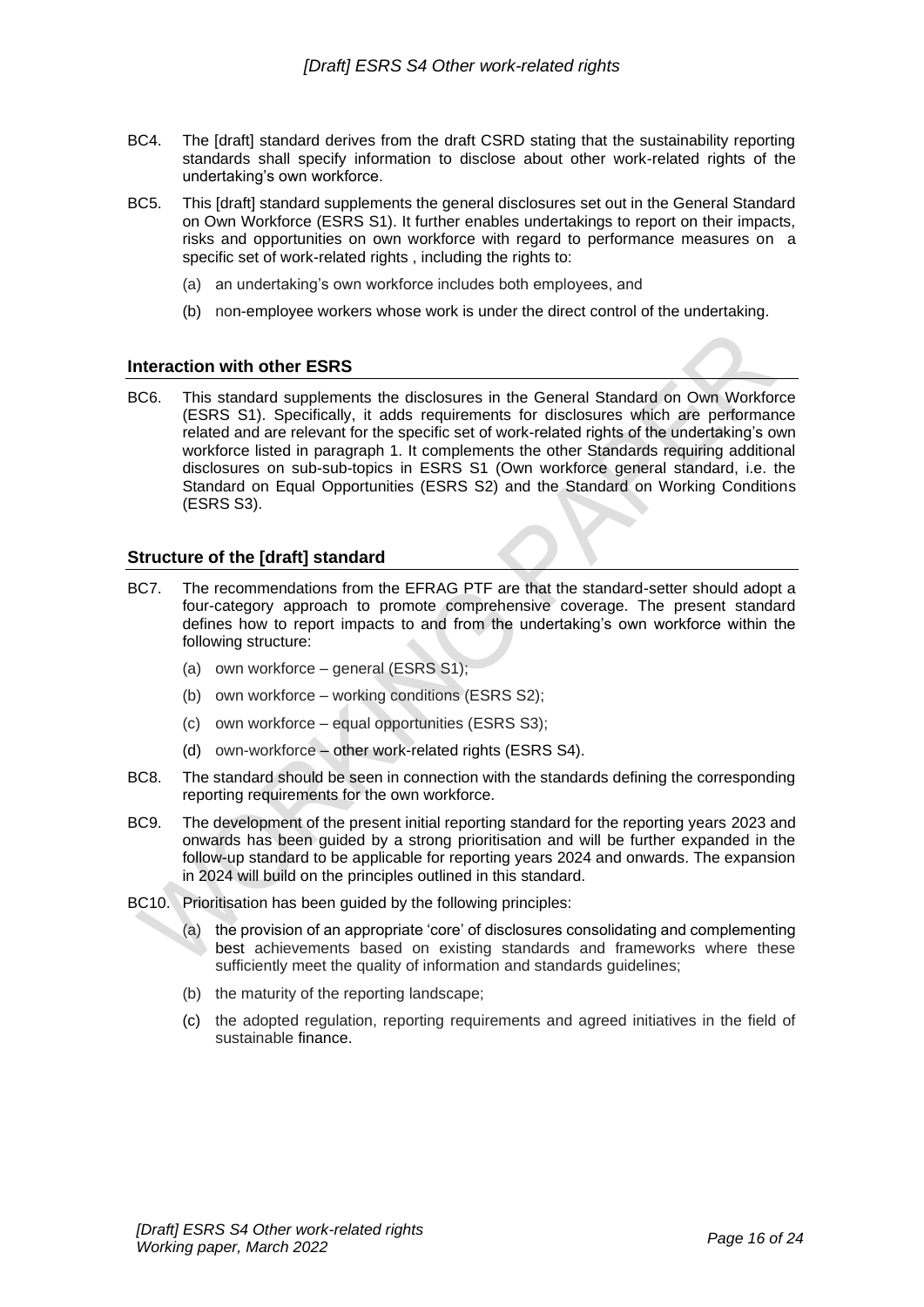- BC11. Due consideration to help preparers of all sizes, including SMEs, to respond to the increasing demand for sustainability information. Preparers are confronted with an increasing pressure from stakeholders and a key priority for them is to move towards a coherent system that avoids multiple requests for information in different formats.
- BC12. Considering that the GRI standard is the most elaborated reporting standard on other workrelated rights, a number of disclosure requirements have been inspired by the GRI standards in terms of structure and disclosure requirements; a number of disclosure requirements from SASB have also been included.
- BC13. Complying with the requirements of the draft CSRD and the provided disclosure requirements of the Sustainable Finance Package, in particular the Taxonomy Regulation and related (draft) delegated acts, as well as reflecting on the existing NFRD, the following disclosure requirements emerge as most relevant:

| <b>Disclosure Requirement</b>                                                              | <b>CSRD</b><br>Reference                                    | <b>Reporting</b><br><b>Framework</b><br><b>Reference</b>                                                           | <b>International and European</b><br>conventions and declarations<br>relevant for work-related rights                                                                                                                                                                                                                    |
|--------------------------------------------------------------------------------------------|-------------------------------------------------------------|--------------------------------------------------------------------------------------------------------------------|--------------------------------------------------------------------------------------------------------------------------------------------------------------------------------------------------------------------------------------------------------------------------------------------------------------------------|
| Requirement 1]<br><b>[Disclosure</b><br>Complaints related to other<br>work-related rights | Article<br>19a,<br>Article 19b, b iii                       | GRI 102-17,<br>ISO 30414 4.7.2                                                                                     | <b>SDG 8.8</b>                                                                                                                                                                                                                                                                                                           |
| [Disclosure Requirement<br>21<br>Collective bargaining coverage                            | Article<br>19a,<br>Article 19b, b iii,<br>c. iv             | GRI 2-30;<br>SASB TR-AU-310a.1                                                                                     | UDHR 20+23(4)<br>ILO Co.87+97, etc                                                                                                                                                                                                                                                                                       |
| [Disclosure Requirement<br>31<br>Work stoppages                                            | 19a,<br>Article<br>Article 19b, b iii                       | SASB TR-AU-310a.2                                                                                                  | UDHR 20+23(4)<br>ILO Co.87+97, etc                                                                                                                                                                                                                                                                                       |
| [Disclosure<br>Requirement<br>41<br>Social Dialogue                                        | Article 19b c. iv                                           | French<br>commercial<br>code                                                                                       | EU Charter of Fundamental Rights 27,<br>European Social Charter (revised) 21                                                                                                                                                                                                                                             |
| [Disclosure Requirement 5]<br>Forced Labour and Human<br>Trafficking                       | Article 19a<br>$\sqrt{2}$<br>f, Article 19b. b<br>iii, c. v | GRI 409-1,<br>SFDR RTS,<br><b>Workforce Disclosure</b><br>Initiative 2021 13.4,                                    | UNGC LA.2.A. Forced and compulsory<br>labour.<br>ILO C029 - Forced Labour Convention,<br>1930 (No. 29),<br>ILO P029 - Protocol of 2014 to the Forced<br>Labour Convention, 1933,<br>C105 - Abolition of Forced Labour<br>Convention, 1957 (No. 105)<br>UN International Covenant on Civil and<br><b>Political Rights</b> |
| [Disclosure Requirement 6]<br>Child Labour                                                 | Article 19a 2 f,<br>Article 19b c. v                        | GRI 409-1,<br>SFDR RTS,<br>Workforce Disclosure<br>Initiative 2021 2.10,<br>CHRB A.1.2, CHRB<br>D.1.4, CHRB D.2.4, | ILO C138, ILO C182<br>UN Convention on the Rights of the Child<br>CRBP United Nations (UN) Children's<br><b>Rights and Business Principles</b><br>SDG 8.7, SDG 16.2                                                                                                                                                      |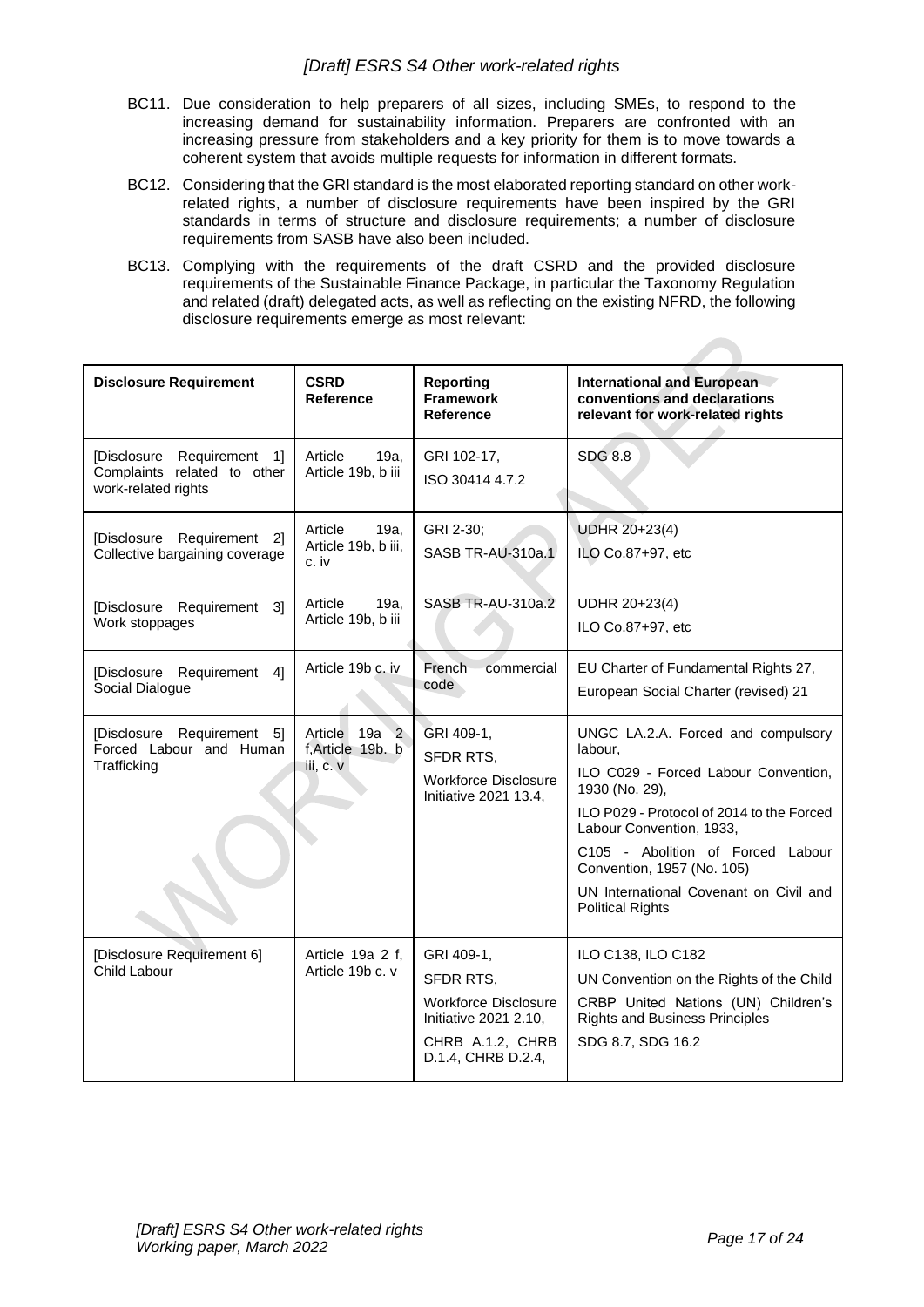| [Disclosure Requirement 7]<br>Privacy at work                                    | Article 19a 2 f,<br>Article 19b c. v | <b>Workforce Disclosure</b><br>Initiative 2021 2.12,                                                                                              | ILO 13.1 code of practice on protection of<br>workers' personal data |
|----------------------------------------------------------------------------------|--------------------------------------|---------------------------------------------------------------------------------------------------------------------------------------------------|----------------------------------------------------------------------|
|                                                                                  |                                      | EU GDPD Art 88.<br>Para 2.                                                                                                                        |                                                                      |
|                                                                                  |                                      | ISO27001,<br>ISO27701,                                                                                                                            |                                                                      |
|                                                                                  |                                      | Article 1. Regulation<br>(EU) 2016/679.<br>27<br>April 2016.                                                                                      |                                                                      |
|                                                                                  |                                      | Art 2. Directive (EU)<br>2016/1148/<br>6 July<br>2016.                                                                                            |                                                                      |
|                                                                                  |                                      | Article 286 1, Treaty<br>Establishing the EU                                                                                                      |                                                                      |
|                                                                                  |                                      | Convention for the<br>Protection<br>0f<br><b>Individuals</b><br>with<br>regard to Automatic<br>Processing<br>0f<br>Personal Data (ETS<br>No. 108) |                                                                      |
| [Disclosure Requirement 8]<br>Violation of workers' other<br>work-related rights | Article 19a                          | SASB/ISSB                                                                                                                                         |                                                                      |

BC14. The basis for conclusion is structured as follows for each Disclosure Requirement:

- (a) a summary explanation of the DR;
- (b) why has the specific DR been regarded as mandatory by EFRAG PTF-ESRS in line with the OECD Guidelines for Multinational Enterprises and the UN Guiding Principles on Business and Human Rights, including the principles and rights set out in the eight fundamental conventions identified in the Declaration of the International Labour Organisation on Fundamental Principles and Rights at Work and the International Bill of Human Rights;
- (c) EU legislation that is relevant (e.g. CSRD, NFRD, SFDR/RTS);
- (d) reporting frameworks that have been drawn upon for the DR (e.g. GRI, SASB…).

#### **Specific disclosure reference content**

## *[Disclosure Requirement 1] Grievances and complaints related to other workrelated rights*

- BC15. This disclosure requests information on the number of complaints raised, confirmed and resolved through internal grievance mechanisms and raised and resolved at National Contact Points for OECD Multinational Enterprises for each of the matters specified in paragraph 1 of this standard, i.e.:
	- (a) collective bargaining and freedom of association,
	- (b) social dialogue,
	- (c) freedom from child labour,
	- (d) freedom from forced labour, and
	- (e) privacy at work.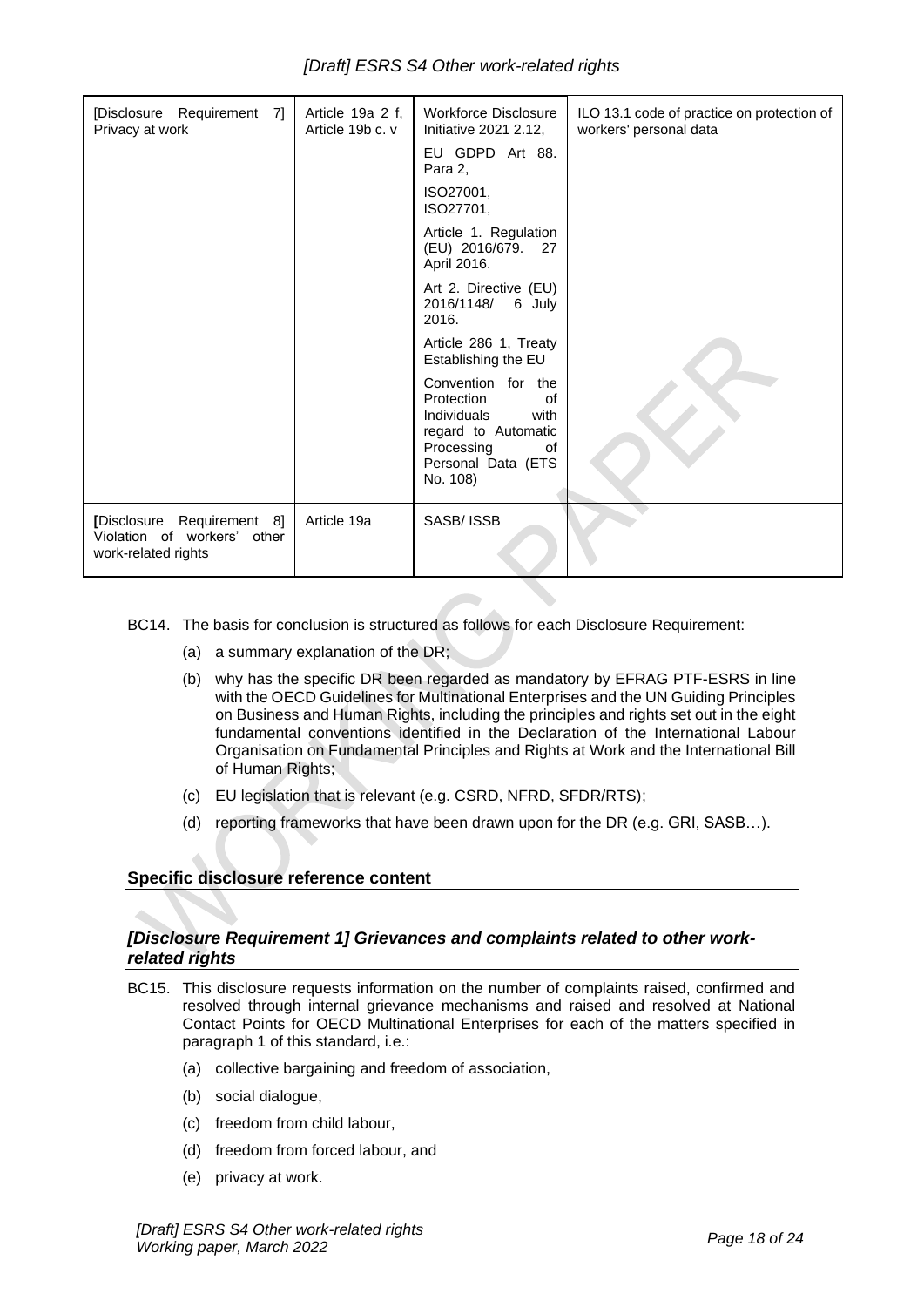- BC16. The rationale of this disclosure requirement is to seek insight into the frequency of grievances and complaints concerning the undertaking with respect to these work-related rights and the extent to which they are being resolved.
- BC17. As detailed in ESRS S1 (Own workforce general standard) the international and European human rights instruments referenced in the CSRD specify the rights listed in paragraph 1 of this standard. The existence of effective grievance mechanisms is central to addressing and remediating negative impacts on these rights.
- BC18. In addition to being enshrined in international and European human rights instruments, the rights listed in paragraph 1 of this standard are also contained in a host of EU legislation, particularly in the EU labour law acquis and the General Data Protection Regulation (GDPR). ESRS S1 (Own workforce general standard) provides detail on this EU legislation.
- BC19. The most relevant reporting frameworks for this disclosure are GRI and ISO, with a basis for this disclosure being provided, in particular, by GRI disclosure 102-17 and ISO standard 30414 4.7.2.

## *[Disclosure Requirement 2] Collective bargaining coverage*

- BC20. This disclosure reference content requires information on the extent to which collective bargaining is relevant for the determination of the working conditions and terms of employment of the undertaking's own workforce. The existence of a collective bargaining contract is demonstrated by a significant body of research to be a key determinant of the quality of working conditions. The disclosure differentiates between employees and nonemployee workers in an undertaking's core operations, as the situation of these two categories of persons may be and frequently is quite different. It also recognizes that some undertakings may apply the contents of collective bargaining contracts to some employees, although a collective bargaining contract may not be legally binding for them. The disclosure specifies that collective bargaining coverage should be reported on a countryby-country basis in countries in which the undertaking has significant employment (defined in this standard as 50 or more employees), as the coverage rate may vary greatly between countries, in which case an undertaking-wide figure for a multinational undertaking would obscure significant differences across countries.
- BC21. As detailed in ESRS S1 (Own workforce general standard), freedom of association and collective bargaining are fundamental rights enshrined in the international and European human rights instruments referenced in the CSRD. Information provided by this disclosure demonstrates the extent to which these rights have been exercised for the determination of the working conditions of an undertaking's own workforce.
- BC22. As detailed in ESRS S1 (Own workforce general standard), freedom of association and collective bargaining are also rights specified and reinforced through European legislation. A particularly significant piece of legislation is the Minimum Wage Directive, which specifies that EU/EEA countries should have a collective bargaining coverage rate of at least 70% of workers. As this is a country-level norm, this disclosure is designed to give users information on the degree to which undertakings are aligned with this norm
- BC23. Collective bargaining coverage is a disclosure included in a number of widely-used reporting frameworks. It is one of the disclosures included by GRI in its Universal Standards (disclosure 2-30), and is also included in SASB sector-specific disclosures e.g. TR-AU-310a.1.

## *[Disclosure Requirement 3] Work stoppages*

BC24. This disclosure is aimed at obtaining information on the extent to which an undertaking's operations have been interrupted due to disputes between the undertaking and its own workforce. The disclosure includes interruptions due to strikes as well as lockouts. This disclosure provides insights into the nature of labour-management relations and possible negative impacts on working conditions leading to worker dissatisfaction, as well as on the extent to which an undertaking's operations have been affected.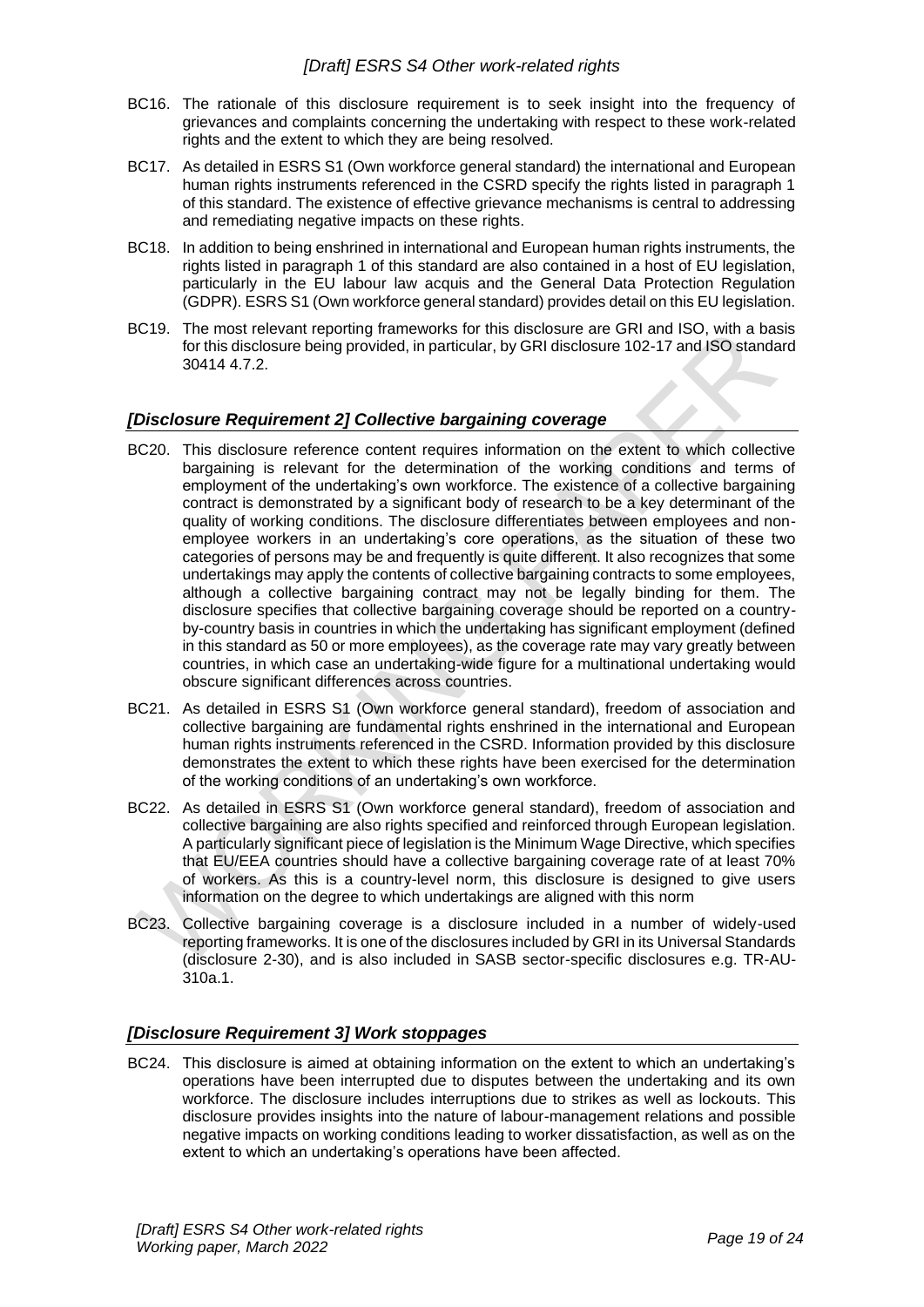- BC25. As detailed in ESRS S1, collective bargaining and freedom of association are rights enshrined in the international and European human rights instruments referenced in the CSRD, and in European and national legislation. The right to strike is an integral part of these rights. This disclosure is designed to inform users that this right has been exercised by workers; furthermore, to provide users with the information needed to understand the reasons for work stoppages and their severity.
- BC26. This disclosure is partially based on the SASB disclosure TR-AU-310a.2.

## **[***Disclosure Requirement 4] Social Dialogue*

- BC27. This disclosure requests information on the structure and functioning of social dialogue in an undertaking's operations in EU/EEA countries. The DR first requires information on the extent of collective representation of own workforce through trade unions and works councils, as such collective representation is a prerequisite for enabling social dialogue to take place. The disclosure requires country-by-country reporting for countries in which the undertaking has substantial employment (defined in this standard as 50 employees or more), as representation rates may vary greatly between countries, in which case an undertaking-wide figure for a multinational undertaking would obscure significant differences across countries. The disclosure also requires information on the functioning of social dialogue in when reorganisation events occur which trigger information and consultation rights under the EU labour law acquis. For operations outside EU/EEA countries, the disclosure requires information on any contractual agreements on minimum notice periods prior to operational changes.
- BC28. As detailed in ESRS S1, social dialogue is a right enshrined in many of the international and European human rights instruments referenced in the CSRD, as well as in European and national legislation and court decisions. The disclosure is designed to give stakeholders the information they need to understand if and how this right is exercised.
- BC29. Established international reporting frameworks provide limited information on social dialogue. GRI disclosure 402-1 requires information on minimum notice periods in collective agreements prior to operational changes. However, social dialogue is an established right in Europe which goes beyond information and involves consultation with trade union and worker representatives prior to the final decision by management on key issues, including decisions on reorganisations. This disclosure thus draws upon GRI disclosure 402-1 for operations outside EU/EEA countries; however, it requires more information for operations in EU/EEA countries. The French commercial code includes a disclosure requirement on social dialogue. However, innovation is required in order to fulfil the requirement of the CSRD on reporting on social dialogue.

#### *[Disclosure Requirement 5] Forced Labour and Human Trafficking*

- BC30. This disclosure is aimed at obtaining information on the number of confirmed incidents of forced labour identified in the undertaking's 's own operations.
- BC31. Forced labour is addressed in a number of international legal instruments and international standards. Forced labour is prohibited in the Universal Declaration of Human Rights (article 4), the International Covenant on Civil and Political Rights (article 8), International Covenant on Economic, Social and Cultural Rights (article 6), International Convention on the Protection of the Rights of All Migrant Workers and Members of Their Families (article 11) Convention on the Rights of Persons with Disabilities (article 27), the Tripartite Declaration of Principles concerning Multinational Enterprises and Social Policy, the European Convention on Human Rights (article 4), and the Charter of Fundamental Rights of the European Union (article 5).
- BC32. The requirement to prohibit and actively tackle forced labour is also addressed in a number of International Labour Organisation (ILO) standards and conventions, including the Declaration on Fundamental Principles and Rights at Work (article 2b), the Forced Labour Convention, 1930 (No. 29); the Protocol of 2014 to the Forced Labour Convention, 1930, and the Abolition of Forced Labour Convention, 1957 (No. 105).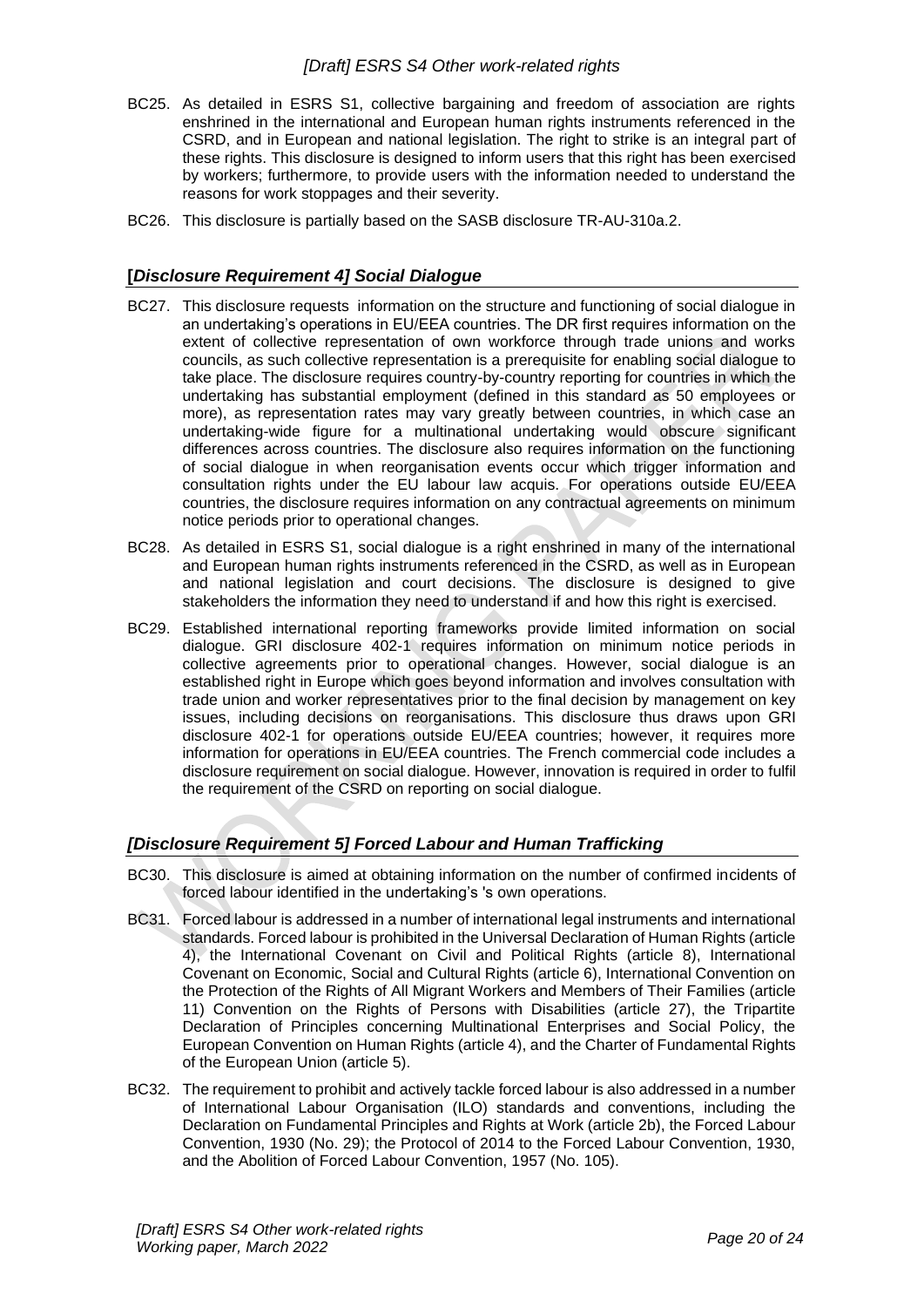- BC33. This aligns with article 19b of the CSRD proposal, which requires sustainability reporting standards to specify the information that undertakings are to disclose about social factors, including information about respect for the human rights, fundamental freedoms, democratic principles and standards established in the International Bill of Human Rights and other core UN human rights conventions, the International Labour Organisation's Declaration on Fundamental Principles and Rights at Work and the ILO fundamental conventions and the Charter of Fundamental Rights of the European Union.
- BC34. The elimination of forced labour is also included within additional key normative frameworks and standards, including the Sustainable Development Goals (goal 8, target 8.7), the OECD Guidelines for Multinational Enterprises (V. Employment and Industrial Relations 1.d.) and the Ten Principles of the UN Global Compact (principle 4).
- BC35. In addition to the inclusion of forced labour in the Charter of Fundamental Rights of the European Union, on 15 September, during the 2021 State of the Union Address, EU Commission President Ursula von der Leyen announced the European Commission's intention to introduce a ban on the import of products made with forced labour into the EU market.
- BC36. Forced labour, as addressed in DR 5, also reflects the draft Regulatory Technical Standards for the Sustainable Finance Disclosure Regulation (Regulation (EU) 2019/2088) (SFDR RTS), particularly the 'share of the investments in investee companies exposed to operations and suppliers at significant risk of incidents of forced or compulsory labour in terms in terms of geographic areas and/or the type of operation' (Additional indicators for social and employee, respect for human rights, anti-corruption and anti-bribery matters - 13).
- BC37. Forced labour is covered extensively in other reporting frameworks. The requirement to provide information on the operations considered to have significant risk for incidents of forced or compulsory labour in DR6 reflects GRI 409: Forced or compulsory labour and the Workforce Disclosure Initiative (11.8).
- BC38. In requesting information on the number of instances of forced labour identified, DR6 is very closely aligned with GRI 409: Forced or compulsory labour. Similarly, where it has been deemed to be material for particular industries, the SASB standards also request information on the Suppliers' social and environmental responsibility audit (1) nonconformance rate and (2) associated corrective action rate for (a) major and (b) minor nonconformances, which covers forced labour incidents (see, for example, FB-PF-430a.2). A number of other reporting initiatives also require similar disclosures on instances of forced labour, including nFIS FSR, the Workforce Disclosure Initiative (13.4) and the WEF Core Indicators (People: Dignity and Equality 4).
- BC39. The aspect of DR 5 which addresses the process through which an undertaking has identified instances of forced labour reflects the Workforce Disclosure Initiative (13.4a) and the DJSI 2021 (3.3.2 Human Rights Due Diligence Process).
- BC40. Some disclosures relating to forced labour included in existing disclosure frameworks were not included in this standard. Disclosures specifically addressing the use of prison labour, as included in the BLab B Impact Assessment and the Workforce Disclosure Initiative (2.11), were not included. This is due to the lower levels of maturity on reporting on prison labour, the predominant saliency of prison labour for the value chain, rather than own operations, and because information reported to DR 5 as currently formulated should be inclusive of any instances of forced labour in workers in undertakings' own operations who are also prisoners. This standard also does not ask for information on whether undertakings have a forced labour policy or the content of that policy, as is requested in the IRIS Taxonomy 5.2 (OI4432), Nasdaq (S9.1, S9.2), Workforce Disclosure Initiative (1.6), SFDR RTS (Additional indicators for social and employee, respect for human rights, anti-corruption and anti-bribery matters - 11) and DJSI 2021 (3.3.1 Human Rights Commitment), or for information on the steps the company has taken to prevent forced labour, as requested in SDG Action Manager (13220, 13218), Global Compact Self-Assessment Tool (LA.2.A. Forced and compulsory labour). This is because this information is instead requested under DR 6 in ESRS S1, on the basis that the broad principles underpinning these disclosures (policies and actions) are applicable to the entirety of an undertakings' own workforce, and are not exclusively relevant to forced labour.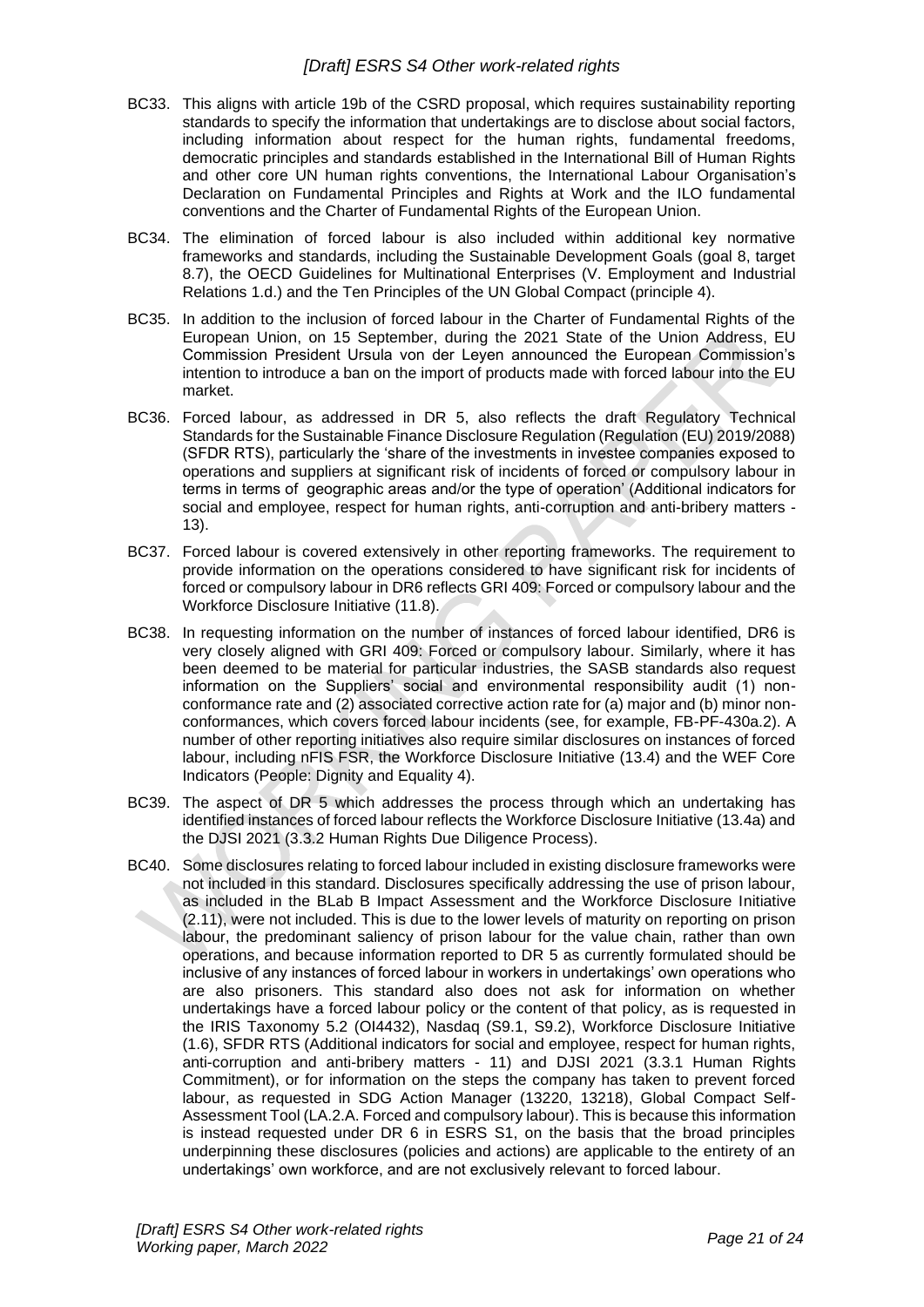## *[Disclosure Requirement 6] Child Labour*

- BC41. This disclosure has been designed to obtain information on the number of confirmed incidents of child labour identified in the undertaking's own operations.
- BC42. The rights of the child, both in relation to work and as part of basic human rights, are addressed in a number of international legal instruments. The UN Convention on the Rights of the Child, which sets out the civil, political, economic, social and cultural rights that all children everywhere are entitled to, is the most widely ratified international human rights treaty. Article 3 states that 'The best interests of the child must be a top priority in all decisions and actions that affect children'. While Article 32 outlines the obligation of governments to protect children from economic exploitation and work that is dangerous or might harm their health, development or education.
- BC43. All societal actors, including business, must comply with applicable national law and respect international standards on children's rights.
- BC44. Article 27, of the ILO's 'Tripartite Declaration of Principles Concerning Multinational Enterprises and Social Policy', and the UNGC's Children's Rights and Business Principles elaborate on existing standards for business in terms of respecting and supporting children's rights throughout their activities and business relationships, and call on businesses to secure the elimination of child labour within their operations.
- BC45. Not all work done by children should be classified as child labour that is to be targeted for elimination. 'Child labour' refers to an abuse, which is not to be confused with 'children working' or with 'young persons working', which may not be abuses as stipulated in ILO Convention 138. The internationally-agreed understanding of the meaning of child labour is set out in the International Labour Organization (ILO) Convention 138 'Minimum Age Convention'. The Convention specifies a minimum age of 15 years or the age of completion of compulsory schooling (whichever is higher). Exceptions exist for certain countries where economies and educational facilities are insufficiently developed and a minimum age of 14 years might apply. These countries of exception are specified by the ILO in response to special applications by the country concerned, and in consultation with representative organisations of employers and workers.
- BC46. The minimum age for hazardous work is 18 years for all countries. Hazardous child labour is defined by Article 3 (d) of ILO Convention 182 'Worst Forms of Child Labour Convention' as 'work which, by its nature or the circumstances in which it is carried out, is likely to harm the health, safety or morals of children.'
- BC47. The requirements under DR 6 also align with Article 19b of the CSRD-proposal, which requires sustainability reporting standards to specify the information that undertakings are to disclose about social factors, including information about respect for the human rights, fundamental freedoms, democratic principles and standards established in the International Bill of Human Rights and other core UN human rights conventions, the International Labour Organisation's Declaration on Fundamental Principles and Rights at Work and the ILO fundamental conventions and the Charter of Fundamental Rights of the European Union.
- BC48. SA8000 states that a company shall not expose children or young workers to any situations – in or outside of the workplace – that are hazardous or unsafe to their physical and mental health and development.
- BC49. Article 4 of the EU Convention on Human Rights and Fundamental Freedoms and Article 5 of the EU Charter for Fundamental Rights prohibit forced or compulsory labour, including that of children. Article 24, and 32 of the EU Charter for Fundamental Rights speak directly to the rights of, and protections afforded to the child and explicitly prohibit child labour and enshrine the protection of young people at work. The rights of children are also enshrined within EU Strategy on the Rights of the Child and the European Child Guarantee 2021.
- BC50. In line with the ILO minimum age convention 138, the EU Directive on the protection of young people at work (94/33/EC) insists that Member States must prohibit the employment of children (i.e., those under the age of 15 or still in full-time compulsory education).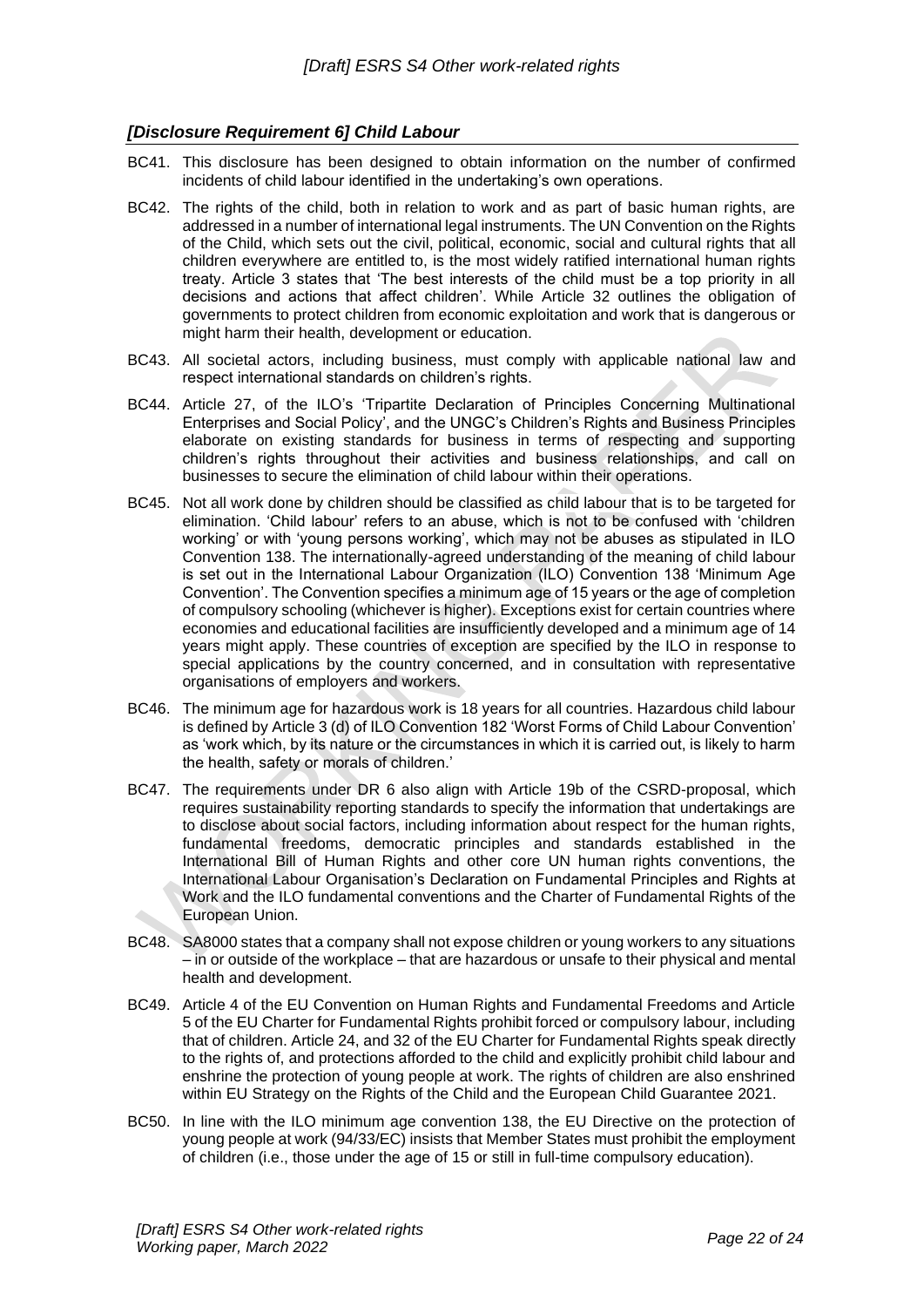- BC51. The reporting obligations of businesses in relation to the identification and mitigation of child labour risks and impacts will also be codified in the Sustainable Finance Reporting Directive (SFDR): 12, which requires undertakings to disclosure their operations and suppliers at significant risk of incidents of child labour.
- BC52. Disclosure on Child Labour is also aligned with major sustainability reporting initiatives, a number of which, including the WBA D.2.5, and IFC CL3-5 focus on a company's adherence to existing (inter)national laws and principles including the OECD Guidelines and the UN Global Compact.
- BC53. Adherence to SDG 8.7 and 16.2 of the SDG normative framework, allows companies report on their progress to end forced labour, modern slavery and human trafficking, eliminate the worst forms of child labour and to end abuse, exploitation, trafficking and all forms of violence and torture against children.
- BC54. DR 6 is closely aligned with the Global Reporting Initiative (GRI) 408-1, which calls for companies to report on the operations, suppliers and locations identified as most at risk of child labour and measures taken to contribute to the abolition of child labour.
- BC55. SASB requests data on supplier's social and environmental responsibility audit conformance: (1) major nonconformance rate and associated corrective action rate and (2) minor non-conformance rate and associated corrective action rate TA08-11- 01. A number of other reporting initiatives also require similar disclosures on forced labour, including nFIS FSR, the Workforce Disclosure Initiative (2.10) and the WEF Core Indicators (People: Dignity and Equality 4).
- BC56. Some disclosures relating to child labour included in existing disclosure frameworks were not included in DR 6. These were disclosures requesting specific measures and actions taken to prevent and/ or eliminate instances of child labour as requested in SDG Action Manager (13220, 13218), Global Compact Self-Assessment Tool (LA.2.A. Forced and compulsory labour), including age verification measures. This is due to the lower levels of maturity of reporting on these topics.
- BC57. ESRS S4 also does not request information on whether undertakings have a child labour policy or the content of that policy, as is requested in the IRIS Taxonomy 5.2 (OI4432), Nasdaq (S9.1, S9.2), Workforce Disclosure Initiative (1.6), SFDR RTS (Additional indicators for social and employee, respect for human rights, anti-corruption and antibribery matters - 11) and DJSI 2021 (3.3.1 Human Rights Commitment). This is because this information is instead requested under DR 6 in ESRS S1, on the basis that the broad principles underpinning these disclosures (policies and actions) are applicable to the entirety of an undertakings' own workforce, and are not exclusively relevant to forced labour.

## *[Disclosure Requirement 7] Privacy at work*

- BC58. This disclosure is seeking to obtain information on the Information Security System used with respect to protection of workers' personal data, the number of data breaches involving workers data, and the types of workforce surveillance used and the percentage of workers subject to each form of surveillance.
- BC59. The right to privacy, including for workers, is a fundamental human right and is addressed in a number of international legal instruments. Protection from interference with privacy is included in Article 12 of the Universal Declaration of Human Rights, Article 17 of the International Covenant on Civil and Political Rights, Article 16 of the Convention of the Rights of the Child, Article 14 of the International Convention on the Protection of the Rights of All Migrant Workers and Members of Their Families, and Article 7 of the Charter of Fundamental Rights of the European Union. The ILO Code of Practice on the Protection of Workers' Personal Data also sets out a number of principles reflected in DR 7, including the need to process data lawfully and fairly and to integrate protection of workers' privacy in data collection and management.